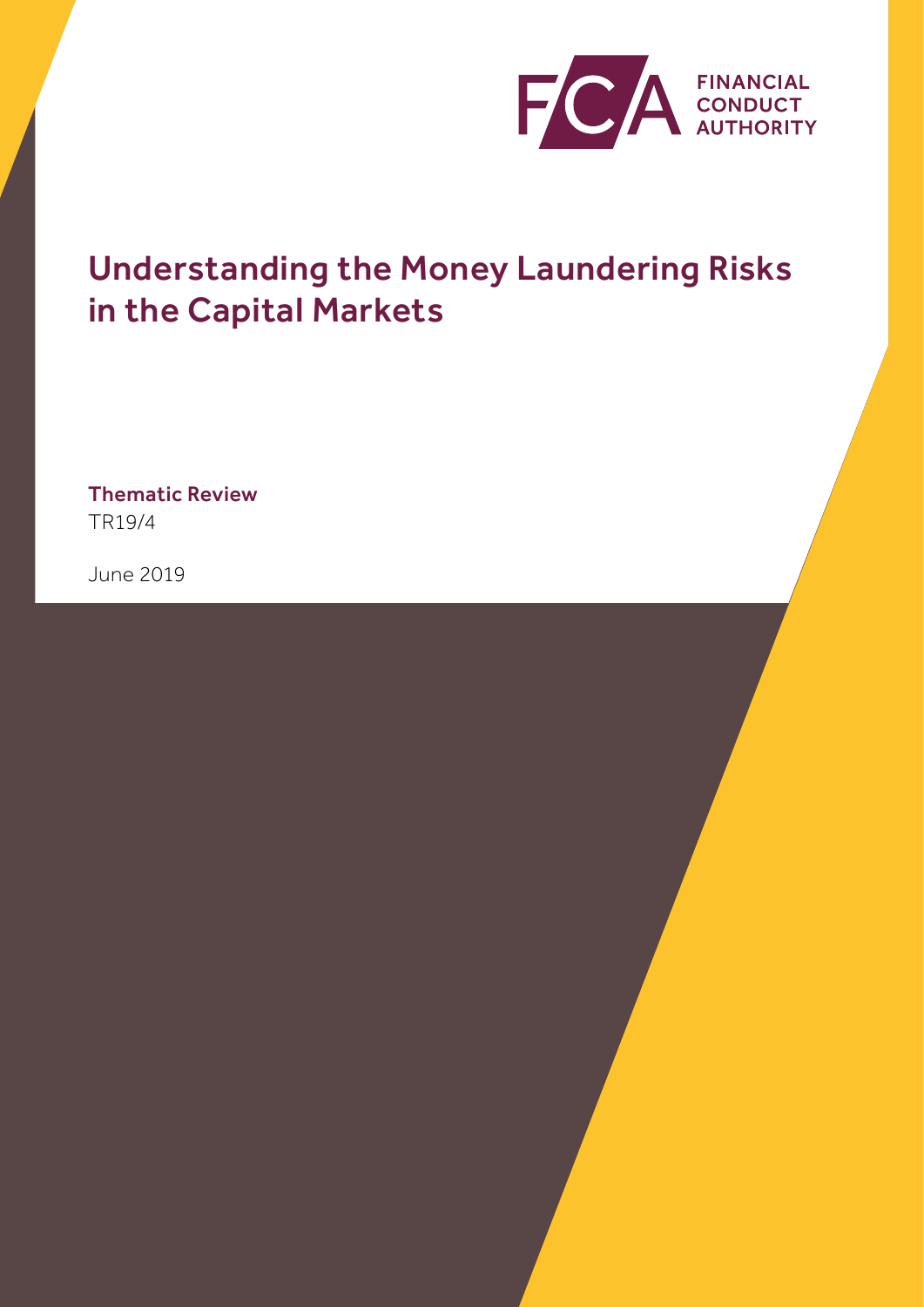



| <b>Annex</b><br><b>Typologies</b> | 19 |
|-----------------------------------|----|
| 2 Our findings                    |    |
| 1 Summary                         | 3  |
|                                   |    |

Search<sub>Q</sub>

 $\leq$   $\blacksquare$ 

# How to navigate this document

- returns you to the contents list
- takes you to helpful abbreviations
- takes you to the previous page  $\leftarrow$
- takes you to the next page
- prints document
- email and share document $\propto$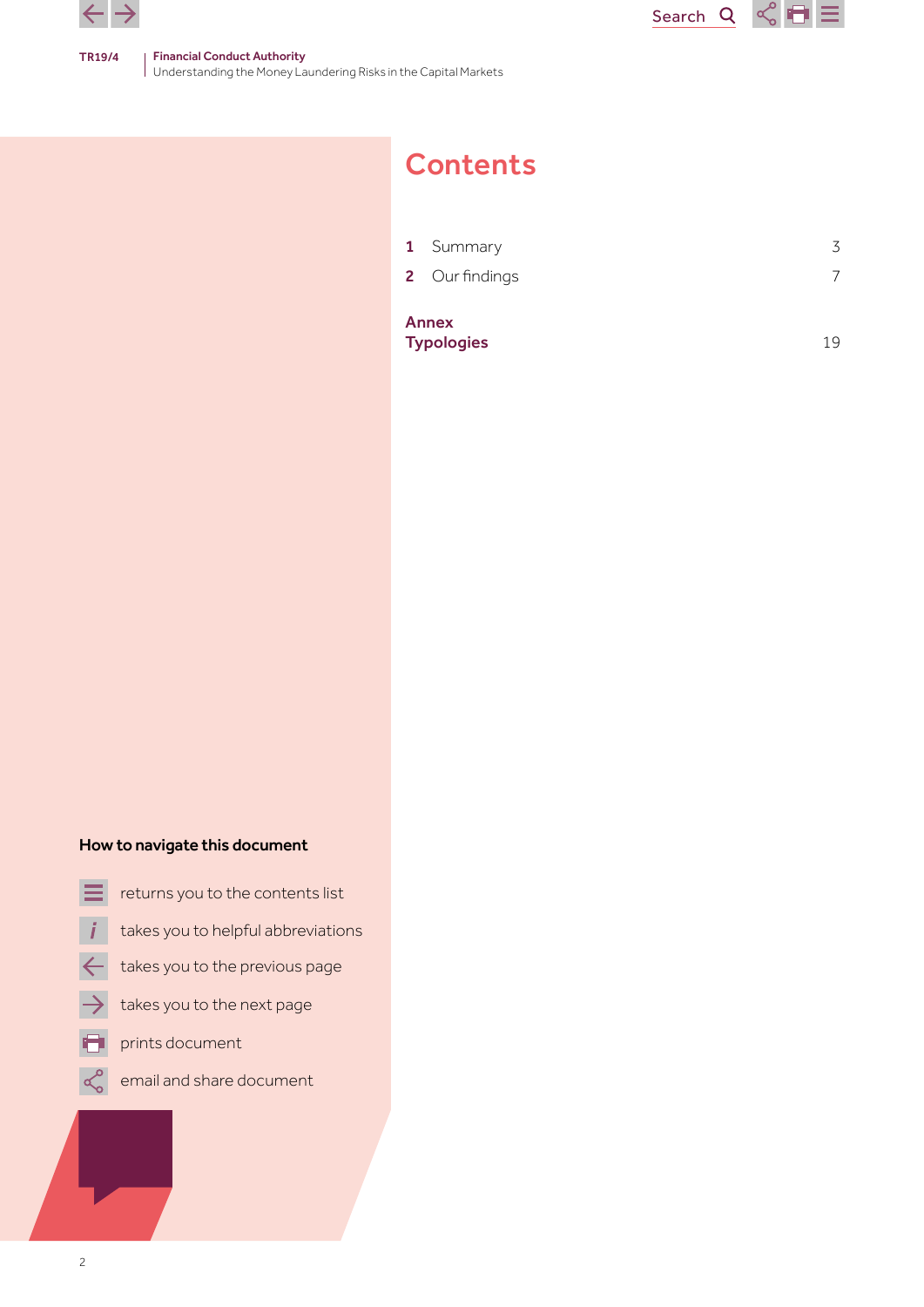<span id="page-2-0"></span>

# 1 Summary

# Introduction

1.1 The aim of this thematic review was to carry out a diagnostic piece of work looking at the money-laundering risks and vulnerabilities in the capital markets and, where possible, to develop case studies to help inform the industry.

**Search** 

 $\mathbf Q$ 

1.2 In this report, by 'capital markets', we mean financial markets where shares, derivatives, bonds and other instruments are bought and sold. Our focus was assessing the risks, vulnerabilities and potential harm from money laundering in the secondary markets rather than the primary market. However, some of those we visited also offered primary-market services, and therefore we have included a section on this in our report.

# What we did

**1.3** We visited 19 participants covering different segments of the market. Our population included investment banks, recognised investment exchanges, trade bodies, a custodian bank, clearing and settlement houses, inter-dealer brokers and trading firms. When we refer to 'firms' in this report, we are referring to the full range of firms involved in the market transaction chain. When we refer to 'participants', we mean those firms we included in our sample for this project. Our visits were diagnostic; we sought information and examples to further inform and enhance our view of the risks and vulnerabilities in the capital markets. We did not assess the systems and controls of participants.

# What we found

- 1.4 The money-laundering risks we have identified are mitigated to an extent by the nature of the firms in the market; most are regulated, institutional firms, and the nature of some of the products and markets may be less attractive to launderers, given barriers to entry, levels of scrutiny or complexity of the product.
- 1.5 However, there remain some risks particular to the capital markets, and we found that some participants need to be more aware of these. Our report highlights these risks. Furthermore, many participants told us they had used the FCA's [Final Notice](https://www.fca.org.uk/publication/final-notices/deutsche-bank-2017.pdf) for Deutsche Bank in 2017 to build their understanding of money-laundering risks in their sector, but said they would find it helpful to have more examples of how money laundering might manifest itself to help inform transaction monitoring and training in particular.
- 1.6 As such, we have included an Annex to this report, which contains a non-exhaustive set of typologies built from a variety of intelligence sources. These typologies may help inform risk assessments, transaction monitoring and training. The Annex also includes questions that firms may want to consider.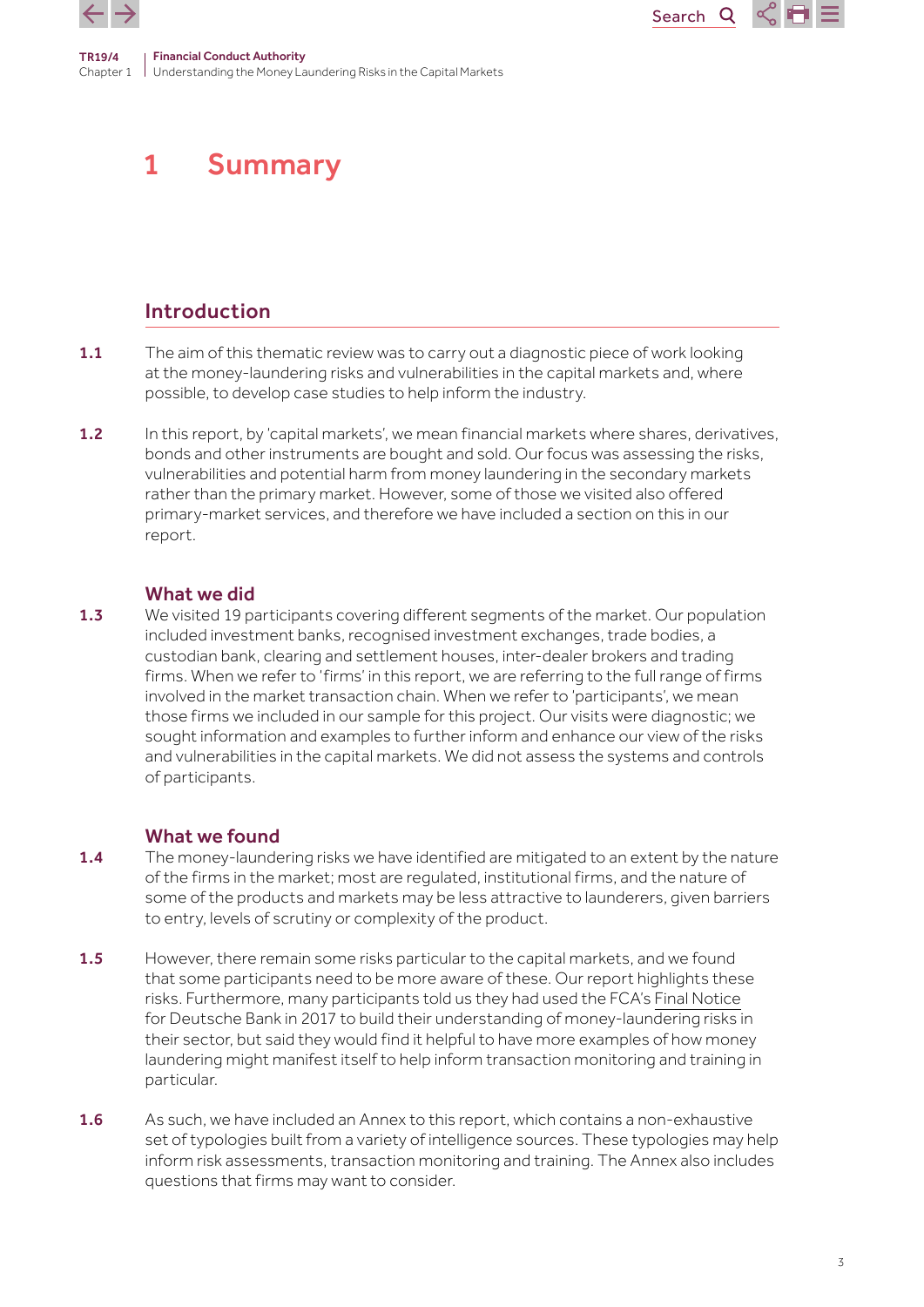

TR19/4 Chapter 1 Understanding the Money Laundering Risks in the Capital Markets Financial Conduct Authority

1.7 We found that participants were generally at the early stages of their thinking in relation to money-laundering risk and need to do more to fully understand their exposure. It is apparent that our work has triggered further thinking in the industry, and in some cases has prompted firms to identify additional typologies or instances of potential money laundering.

Search<sub>Q</sub>

- 1.8 We found that the nature of transactions in this sector means that effective customer risk assessment and customer due diligence (CDD) are key to reducing the opportunities for money laundering. Our report highlights that transactions often involve a large number of firms in a transaction chain, and therefore it is important that each part of the chain meets their obligations. The recent Upper Tribunal case involving [Linear Investments Limited](https://assets.publishing.service.gov.uk/media/5cac6ef3e5274a42a5619fcf/Linear__Investements_Ltd_v_FCA.pdf) highlights the need for firms to have an effective surveillance system for transactions in place, rather than leaving it to others to monitor transactions.
- 1.9 Our work identified a range of approaches to anti-money laundering (AML) transaction monitoring and also highlighted some challenges and specific risks in relation to this. We found that participants' main focus was detecting market abuse, such as insider dealing or market manipulation. However, many participants had not considered that potential market-abuse suspicions could also be indicative of money-laundering suspicions.
- **1.10** We found that some participants were not clear on their obligations to submit Suspicious Activity Reports (SARs), and that focus in the capital markets had been on reporting market abuse.
- 1.11 We found that accountability and ownership of money-laundering risk in the first line of defence needs to increase, rather than be viewed as a compliance or back-office responsibility. In relation to training, some participants had developed a mixture of training delivery methods, and the training had been tailored to the risks faced by them. Others only used a basic online AML training module with little else to support it.

### Potential money-laundering harm

- 1.12 Understanding the harm associated with money-laundering risks is key to our objective of protecting and enhancing the integrity of the UK financial system. In 2017, the [UK](https://assets.publishing.service.gov.uk/government/uploads/system/uploads/attachment_data/file/655198/National_risk_assessment_of_money_laundering_and_terrorist_financing_2017_pdf_web.pdf)  [National Risk Assessment](https://assets.publishing.service.gov.uk/government/uploads/system/uploads/attachment_data/file/655198/National_risk_assessment_of_money_laundering_and_terrorist_financing_2017_pdf_web.pdf) of money laundering and terrorist financing assessed capital markets to be exposed to high risks of money laundering. This followed Deutsche Bank's Final Notice in 2017 for AML failings relating to 'mirror trading'. Separately, the Financial Action Task Force (FATF) published [risk-based guidance](http://www.fatf-gafi.org/media/fatf/documents/recommendations/pdfs/RBA-Securities-Sector.pdf) for the securities sector in 2018. We recently published a [Dear CEO letter](https://www.fca.org.uk/publication/correspondence/dear-ceo-letter-wholesale-market-broking-firms.pdf) for wholesale market broking firms which highlighted a lack of understanding and complacency about their responsibilities in relation to financial-crime risk, which includes money-laundering risk.
- 1.13 This report sets out our findings and further informs the view of the potential moneylaundering risks and vulnerabilities in this sector. Below, we have set out a reminder of the legal and regulatory obligations of the range of firms in this sector, but that is only part of the picture. An effective regime needs more than applying a set of rules. As Mark Steward, Director of Enforcement and Market Oversight, said in his [speech](https://www.fca.org.uk/news/speeches/mifid-ii-and-fight-against-financial-crime) 'MiFID II and the fight against financial crime' on 3 July 2018 at the Duff and Phelps Global Enforcement Review 2018: 'Systems and controls will not work unless those systems inculcate the ability to ask the right question in a timely way, to be sceptical…and to stimulate both the ability and the desire to detect.'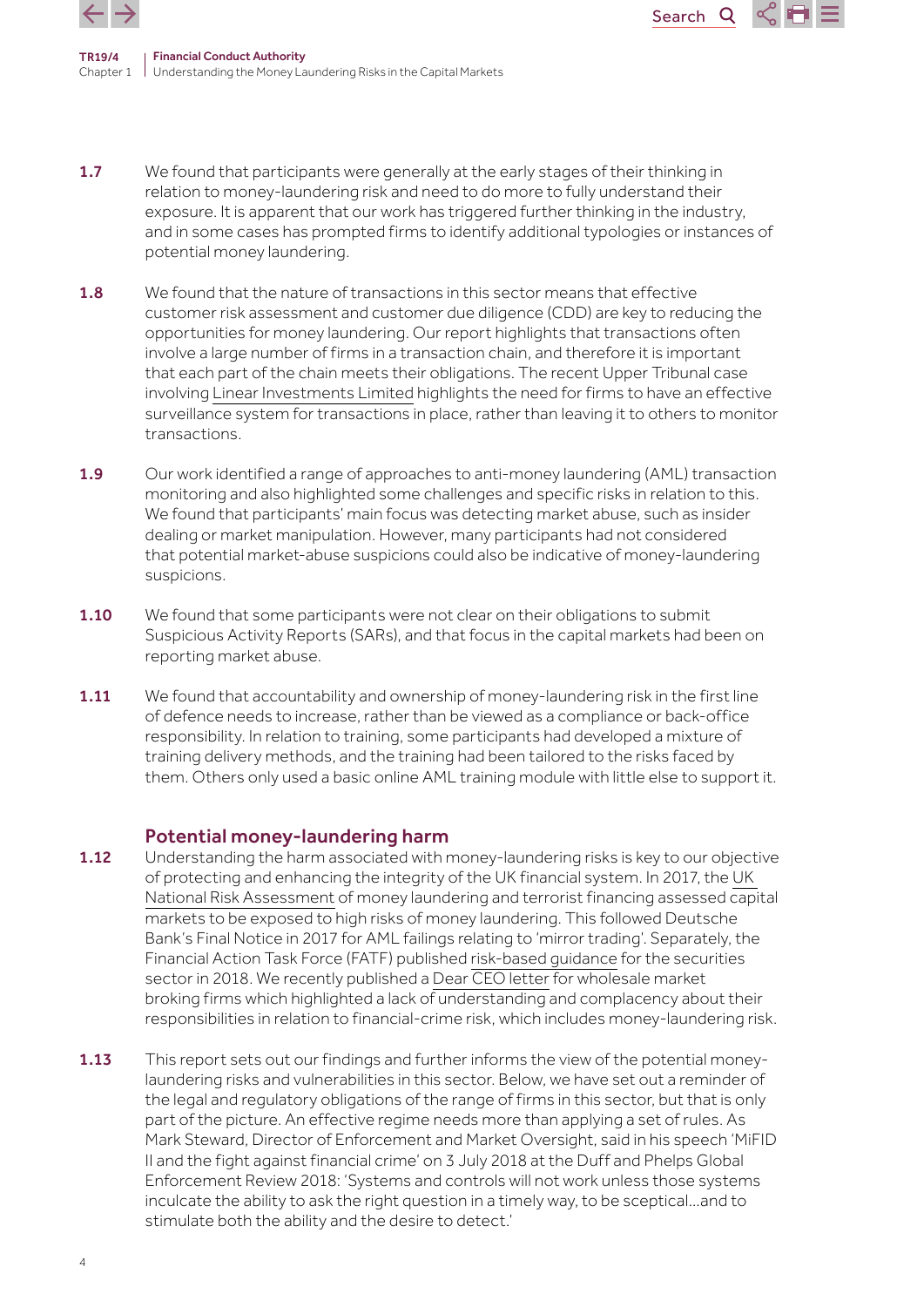

TR19/4 Chapter 1 Understanding the Money Laundering Risks in the Capital Markets Financial Conduct Authority

1.14 Collaborative public-private partnership is also key to reducing this harm. We recognise that identifying and mitigating money-laundering risk in this sector is difficult. The global and complex nature of many of the transactions, combined with the multiple players often involved, exacerbates the challenge.

Search<sub>Q</sub>

1.15 During this project, we have worked closely with others such as the National Crime Agency (NCA), which owns the SAR regime, and the Joint Money Laundering Intelligence Taskforce's (JMLIT) expert working group on money laundering through the markets. Many of those we visited were also members of trade bodies and industry forums that discuss and tackle money-laundering-related issues. These initiatives add real value, and we urge the industry to continue this work.

## Legal and regulatory obligations

- 1.16 Firms authorised by the FCA under the Financial Services and Markets Act 2000 (FSMA) are required by our Handbook to have systems and controls to counter the risk that they are misused for the purposes of all types of financial crime, including money laundering, market manipulation and insider dealing. Recognised Investment Exchanges have their financial-crime obligations prescribed by section 2.10 of the [Recognised Investment Exchanges](https://www.handbook.fca.org.uk/handbook/REC.pdf) section of our Handbook.
- 1.17 Separately, many firms (including firms not authorised by the FCA, such as lawyers and accountants) are also subject to requirements set out in the [Money Laundering,](http://www.legislation.gov.uk/uksi/2017/692/made)  [Terrorist Financing and Transfer of Funds \(Information on the Payer\) Regulations](http://www.legislation.gov.uk/uksi/2017/692/made)  [2017](http://www.legislation.gov.uk/uksi/2017/692/made) (the Regulations). The Regulations do not apply to all activities or firms within the financial sector, but they will typically apply to, among others, investment banks, recognised investment exchanges and providers of investment services under MiFID II.
- **1.18** Our [Financial Crime Guide](https://www.handbook.fca.org.uk/handbook/FCG/1/?view=chapter) includes expectations that firms have robust systems and controls and governance arrangements. These should be based on a risk assessment of financial-crime risks faced by the firm, as required by the Regulations, that is comprehensive and considers a wide range of factors. The Guide also contains a [chapter](https://www.handbook.fca.org.uk/handbook/FCG/8/?view=chapter) on insider dealing and market manipulation. Industry guidance produced by the [Joint Money Laundering Steering Group](http://www.jmlsg.org.uk/industry-guidance/article/jmlsg-guidance-current) (JMLSG) is also relevant, and the JMLSG is currently updating its chapter on brokerage services. Another useful source of nonbinding guidance is the FATF's risk-based guidance for the securities sector.
- 1.19 Persons in the regulated sector are required under Part 7 of the Proceeds of Crime Act [2002](https://www.legislation.gov.uk/ukpga/2002/29/contents) (POCA) and the [Terrorism Act 2000](https://www.legislation.gov.uk/ukpga/2000/11/contents) to submit a SAR if they know, or suspect, or have reasonable grounds for knowing or suspecting that a person is engaged in, or attempting, money laundering or terrorist financing.
- 1.20 The [Market Abuse Regulation](https://eur-lex.europa.eu/legal-content/EN/TXT/PDF/?uri=CELEX:32014R0596&from=EN) also imposes monitoring reguirements on relevant firms to detect and report suspicious orders and transactions in the form of Suspicious Transaction and Order Reports (STORs). By 'market abuse', we refer to the civil offences that the Market Abuse Regulation has created, not the criminal offences of insider dealing or market manipulation. As such, a STOR is a means of submitting a suspicion of market abuse, and does not discharge a firm's obligation to report concerns of money laundering under POCA.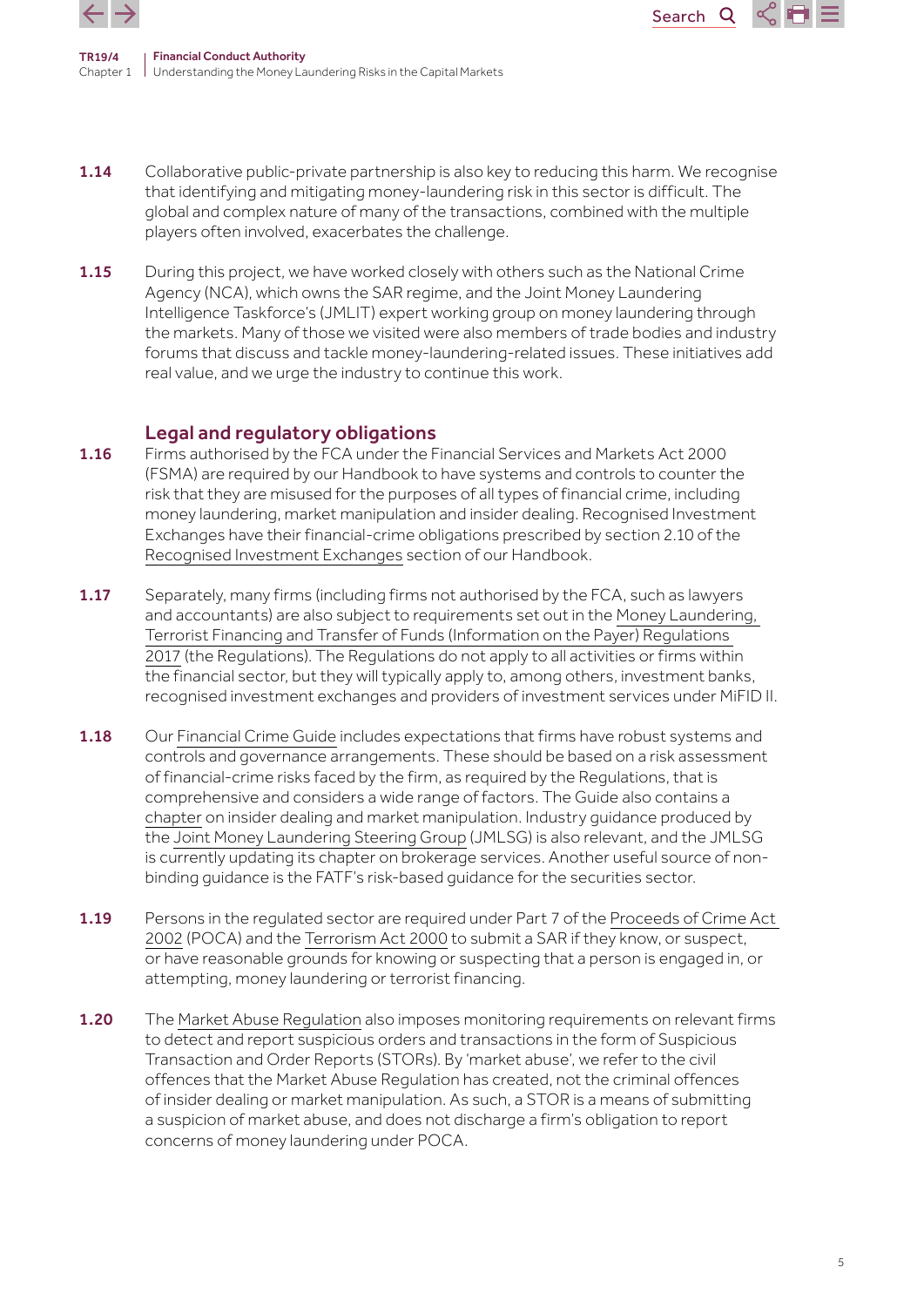

### Next steps

1.21 We expect firms to consider their approaches to identifying and assessing the moneylaundering risks they are exposed to in light of this report and Annex. We are also considering our supervisory approach in response to this work.

Search<sub>Q</sub>

1.22 The recent enforcement actions against [UBS](https://www.fca.org.uk/publication/final-notices/ubs-ag-2019.pdf) and [Goldman Sachs](https://www.fca.org.uk/publication/final-notices/goldman-sachs-international-2019.pdf) for MiFID I transaction reporting failures highlight the need for accurate transaction reporting by firms. Without accurate reports, the FCA's ability to undertake effective surveillance and monitoring is undermined. Mark Steward, Director of Enforcement and Market Oversight, said in his [speech](https://www.fca.org.uk/news/speeches/partly-contested-cases-pipeline-and-aml-investigations) 'Partly contested cases, the pipeline and AML investigations' on 4 April 2019 at the Global Investigations Review Live event, that where firms use transaction reports within their surveillance processes, they should ensure that the data are correct and fit for purpose. We are also considering our strategy on how we can use MiFID II data to identify and mitigate money-laundering risk.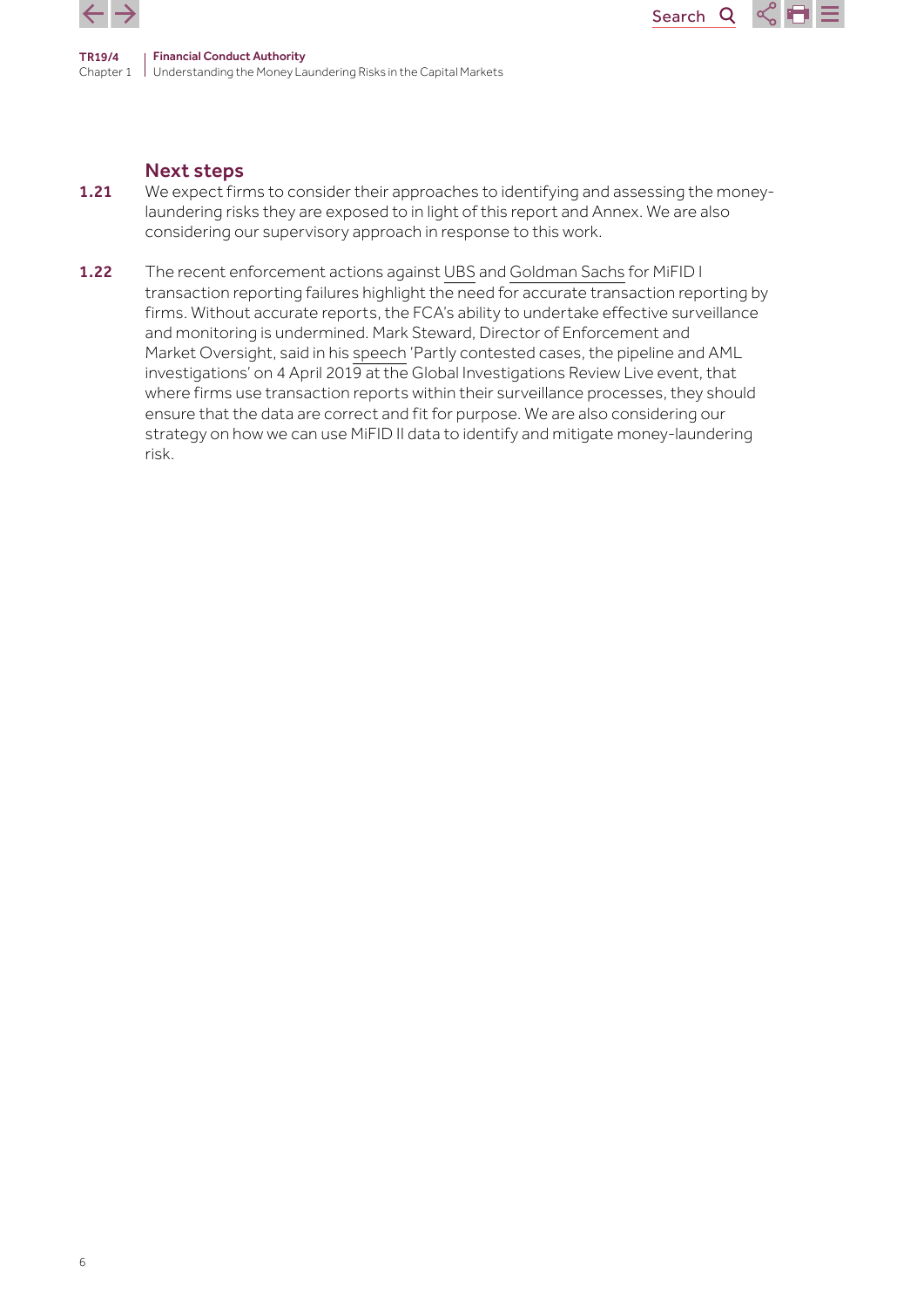<span id="page-6-0"></span>



# Know your customer

2.1 We found that the primary driver of money-laundering risk is the customer, rather than products or delivery channels. We might have expected to find that some asset classes pose a high risk and others do not, but the typologies we include in the Annex show that money-laundering risk exists across various asset classes and scenarios.

Search<sub>Q</sub>

- 2.2 We also found that the nature of transactions in secondary markets means it is likely that the order will be routed through multiple different firms, and a firm can generally only see their own direct customer; it is rare that one party can see the full chain.
- 2.3 These findings mean that effective customer risk assessment and CDD (including assessing the nature and purpose of the business relationship) are key, as firms depend on each other to perform these responsibilities well. For an effective defence against money laundering, it is essential that each firm performs effective CDD.
- 2.4 Participants told us that assessing the customer's intended trading strategies is key to understanding their business and an essential part of their CDD. Failings can have significant consequences, as illustrated by the Deutsche Bank mirror-trading case in 2017. Deutsche Bank failed to obtain sufficient information about its customers, which led to ineffective monitoring of trades. This meant that the mirror trades, which were highly suggestive of financial crime, continued undetected by Deutsche Bank for a considerable period.

# Assessing the risk on a regular basis

- 2.5 Firms must identify and assess the financial-crime risks to which they are exposed, including money-laundering risk. The risk exposure might be a result of, for example, the products and services it offers, the jurisdictions it operates in or the complexity and volume of its transactions. Some participants included money-laundering risk in the capital markets in their business-wide risk assessment and had used red flags and risk indicators contained in public sources, such as the FATF guidance, to inform their business-wide risk assessment. Several participants performed a gap analysis against the Deutsche Bank Final Notice and considered what improvements could be made to their AML framework. However, some participants we visited had not assessed the risks posed by money laundering to their business at all. Some participants were solely focused on identifying market abuse and hadn't considered the risk that they may be used to facilitate money laundering. In these instances, participants struggled to articulate their view of money-laundering risks, and the discussion on this subject was limited.
- 2.6 CDD is important across the capital markets because understanding a customer's business model and trading strategies is key to subsequently understanding whether a customer's trading activity could be suspicious.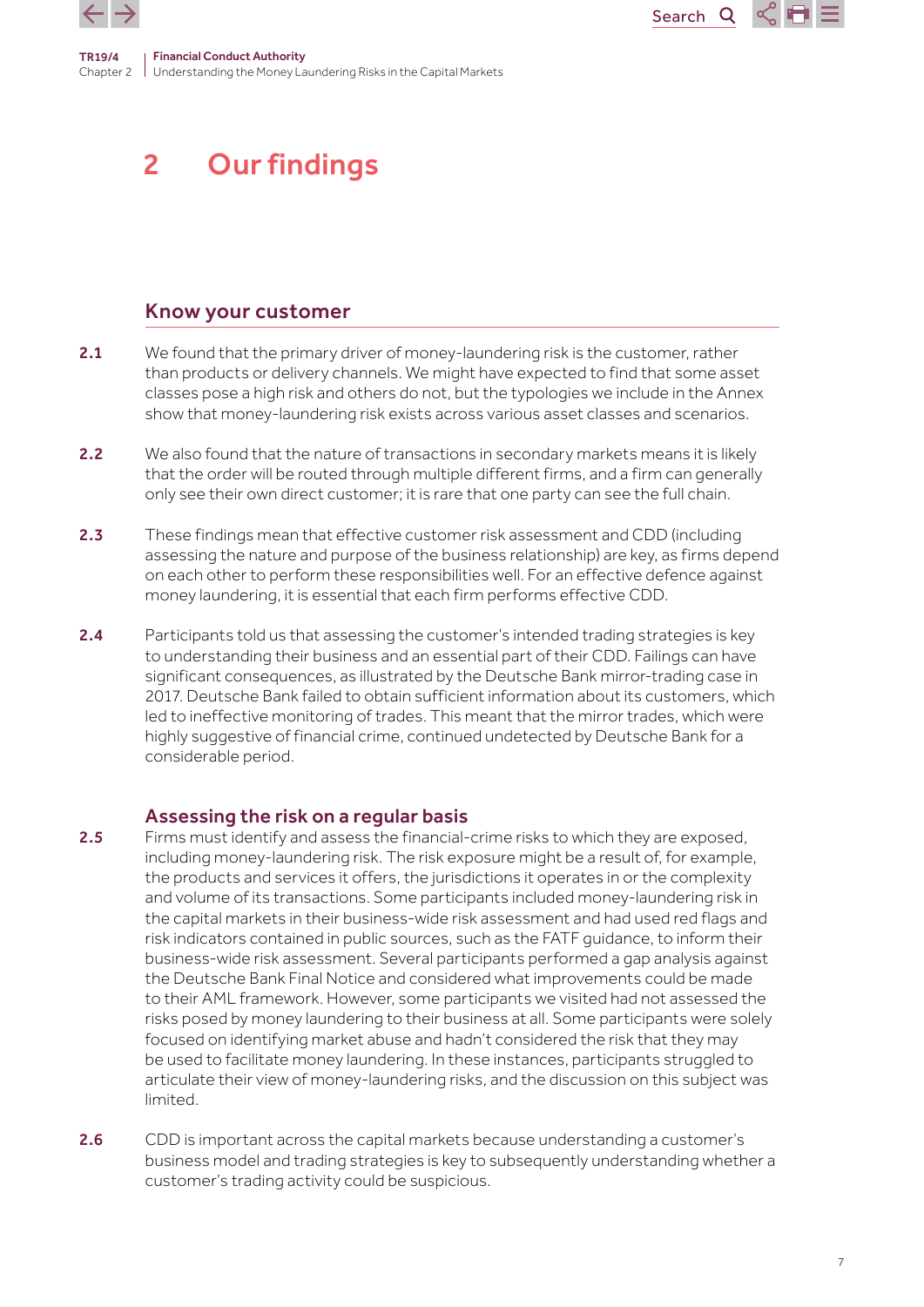

TR19/4 Chapter 2 Understanding the Money Laundering Risks in the Capital Markets Financial Conduct Authority

# Lack of visibility of underlying customers and firms' interdependence

Search<sub>Q</sub>

- 2.7 We found that most participants had no visibility of their customer's customer or, for example, the ultimate beneficial owner of the asset being traded. In the Regulations, there is no obligation to know your customer's customer. This means it is important that each firm in the chain is correctly fulfilling its obligations in relation to CDD for its own customer. While this is not unique to the capital markets sector, it is particularly important here, as trading chains often have multiple layers, involve complex products with many players and are often cross-border. A further feature of the Upper Tribunal case involving Linear Investments Limited is that a firm in the chain undertaking automated surveillance cannot eliminate the risk flowing from a failure by another firm to have its own surveillance system. Furthermore, firms must calibrate their automated systems according to the nature of their business and their customer's business.
- 2.8 For participants who use Direct Electronic Access (DEA) and delegate their system access to a sub-user, this creates a lack of visibility. We observed some mitigants for this risk, with some participants taking measures such as detailed questionnaires and on-site visits for DEA customers; gathering detailed information on risk-management controls; and achieving an in-depth understanding of the type of trading taking place.
- 2.9 Some participants we visited perceived that others in the transaction chain, such as the exchange or the custodian bank, were more responsible than them for preventing money laundering. We also found that some participants relied heavily on their customers being regulated financial institutions, with little consideration of other risk factors associated with the customer. Firms should take a variety of risk factors into account when considering money-laundering risk associated with individual business relationships. The Regulations allow firms, under certain circumstances, to apply simplified due diligence (SDD), where the extent, timing or type of CDD measures is adjusted if the firm determines that a relationship or transaction presents a low degree of money-laundering risk. Where SDD is applied, firms should take a riskbased approach rather than simply defaulting to SDD. Firms should also document the rationale for any decision to apply SDD.
- 2.10 It is important that CDD information is kept up to date to ensure that when the firm is seeking to identify suspicious activity, it has a current view of the customer's profile.
- 2.11 The Regulations say that firms must apply CDD measures to existing customers if the factors relevant to that customer's risk assessment have changed. Those factors include changes to the nature and intended purpose of the business relationship, or the identification of suspicious activity relating to that customer. This also includes those situations where SDD may currently be applied, such as when the customer is an authorised firm.
- 2.12 As part of conducting thorough CDD, firms should ensure they have appropriate oversight of who can instruct trades on behalf of a customer. Our review identified instances of potential suspicious activity involving orders from unconnected third parties. Effective CDD should help detect such instances and raise red flags.

### Reliance

2.13 Firms are permitted to rely on a third party to carry out CDD. However, the relying party remains liable for any failure to apply such measures. If the CDD being relied upon did not meet the requirements of the Regulations, the relying firm would potentially be liable to civil or criminal enforcement action for CDD failings.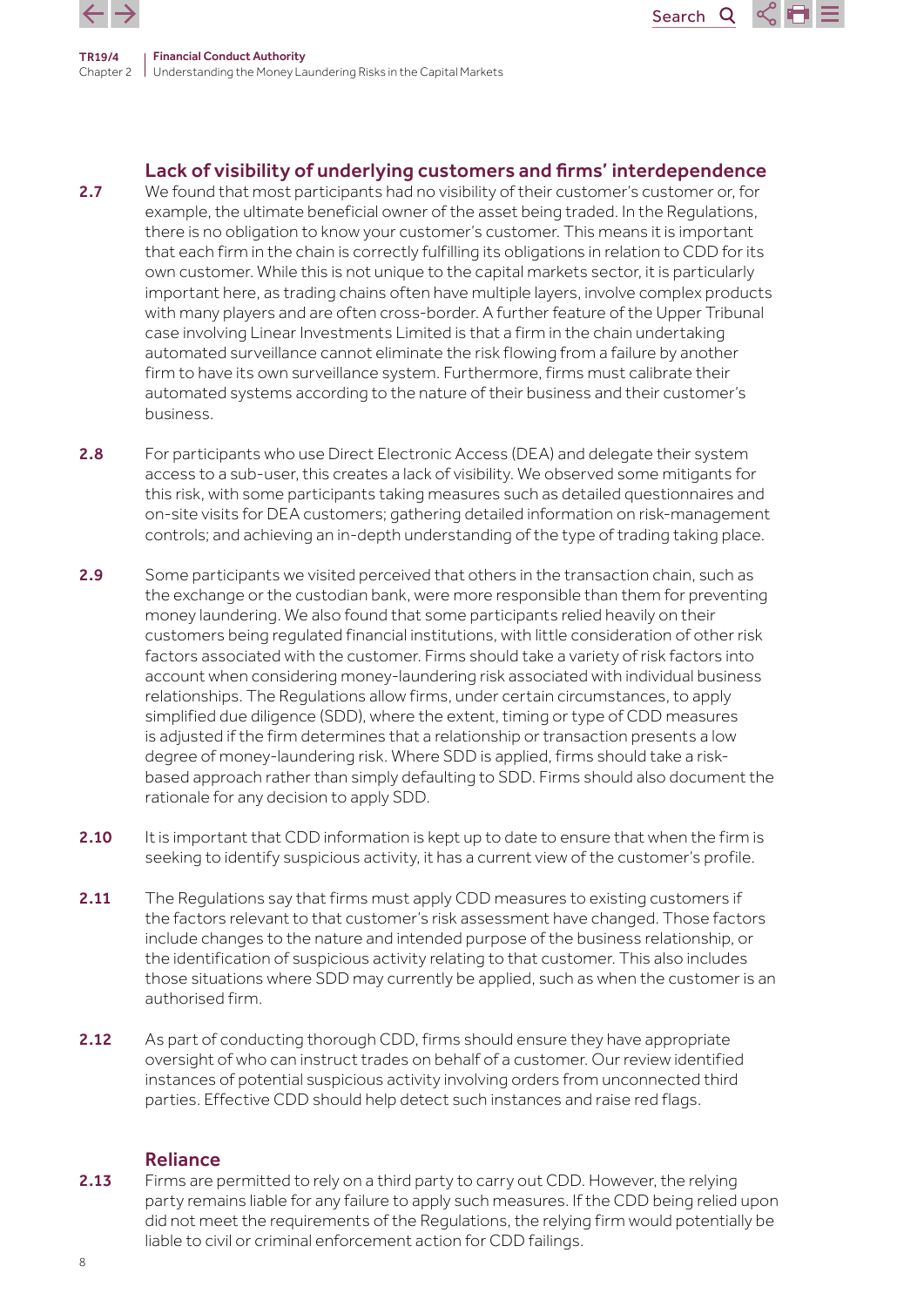

TR19/4 Chapter 2 Understanding the Money Laundering Risks in the Capital Markets Financial Conduct Authority

2.14 Reliance is not about relinquishing responsibility; rather, the relying firm retains responsibility but may benefit from efficiencies in both time and resources by avoiding duplication of CDD that another firm has already carried out.

Search<sub>Q</sub>

2.15 As with our financial-crime thematic work in other sectors, most participants told us they were not relying on third parties for CDD, but preferred to do it themselves.

### Enhanced due diligence and source of assets

- 2.16 Enhanced due diligence (EDD) is required in high-risk situations. Where participants had classified customers as high risk, for example high net worth individuals or customers with a connection to high-risk jurisdictions, we found some good examples of EDD. This included verifying the source of wealth and funds, as well as performing additional adverse media screening. We observed good practice where the complexity of an underlying corporate ownership structure was driving the level of EDD at the onboarding stage, including assessing and challenging whether the complexity of the structure was commensurate to the rationale for the business relationship.
- 2.17 One participant mentioned that they had faced challenges in verifying wealth established over a long business history, explaining they would decline a business relationship unless sufficient comfort was achieved in line with their own customer acceptance criteria. Some participants had dedicated relationship managers providing enhanced ongoing monitoring of high-risk customers after on-boarding.
- 2.18 One vulnerability we have identified is the movement of assets (free of payment) between different accounts before being sold, eg if a UK firm allows a customer to transfer offshore securities into their UK trading account. These may be higher-risk situations, and therefore EDD may be appropriate. For example, one participant told us they obtained information about the origin of the assets being transferred to mitigate this risk.

### Communication

2.19 Communication between firms is an important factor when considering how to reduce the potential harm from money laundering through capital markets, particularly where firms have concerns or suspicions. Generally, we found limited evidence of effective communication between participants who were a part of the same transaction chain, though one exchange did provide a good example of directly querying a member about unusual activities. This resulted in the latter identifying and reporting suspicious activity. We continue to encourage the industry to work together to share information where possible.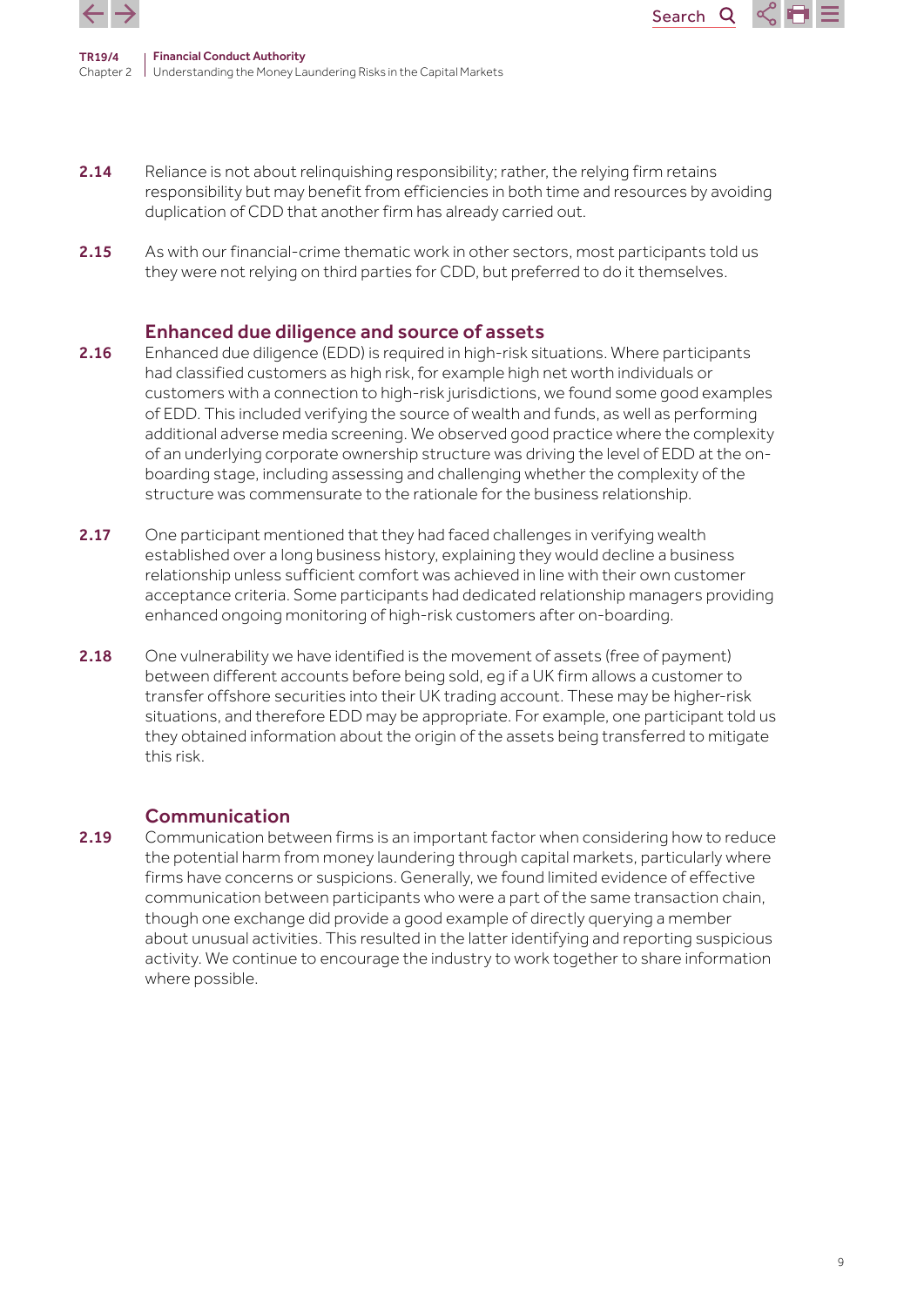

TR19/4



# Transaction monitoring

Chapter 2 Understanding the Money Laundering Risks in the Capital Markets

- 2.20 Transactions in the capital markets are often complex, involving multiple jurisdictions and parties. We found that participants who used both automated and manual transaction monitoring were more able to identify suspicious activity than those using only automated systems. Most participants told us they recognised the importance of front-office awareness and escalations, which is where the majority of the typologies that participants gave us came from. We observed a potential disconnect between some participants' trade surveillance for market abuse and AML transaction monitoring functions, with the result that participants were not always recognising the potential for correlation between market abuse and money laundering.
- 2.21 Some participants were introducing initiatives to enhance transaction-monitoring capabilities, with increasing focus on network analysis and contextual monitoring, rather than monitoring driven by transactions alone. This reinforces the importance of good CDD, as due diligence information should inform the monitoring carried out on that customer.
- 2.22 Our Annex contains a list of potential red flags that may prompt questions when monitoring transactions for suspicious activity.
- 2.23 The involvement of different firms and jurisdictions in transactions often presents a challenge for transaction monitoring in the capital markets. While reliance can be useful for customer due diligence, the Regulations do not permit the use of reliance for transaction monitoring. Where a firm offers execution and clearing facilities for its customers and customers' underlying customers, the JMLSG (Part II, 18.23, 18.27 and 18.63) provides guidance on the need to adopt a risk-based approach to monitoring, emphasising the importance of understanding the business undertaken for its customer's underlying customer.

# Transaction-monitoring findings

- 2.24 We found little evidence that participants had considered whether parallels may exist between their market-abuse surveillance and AML transaction monitoring. Some market-abuse practices (eg wash trading) may also be indicative of money laundering. The risk that money-laundering threats and vulnerabilities are not considered is increased where market-abuse surveillance teams and functions sit in isolation, or even in different jurisdictions, from their AML colleagues. Historically, the AML and trade surveillance functions in firms have largely operated independently of one another. But in many participants, we saw a growing synergy between the two, particularly in larger participants. We anticipate this more coordinated approach will continue.
- 2.25 Where large firms have multiple touchpoints with a customer, we observed that the existence of a lead relationship manager, or a key-person contact, provided a better level of oversight of the customers' overall transactions. This enabled the participant to understand the overall profile of each customer and to avoid a siloed approach to market abuse and other financial-crime monitoring. The context of understanding the customer and their business model was considered particularly helpful for the purposes of manual monitoring.
- 2.26 Effective automated transaction-monitoring systems are particularly important where there is no human involvement, ie where the trading is electronic, including DEA. We found that participants' automated transaction-monitoring approaches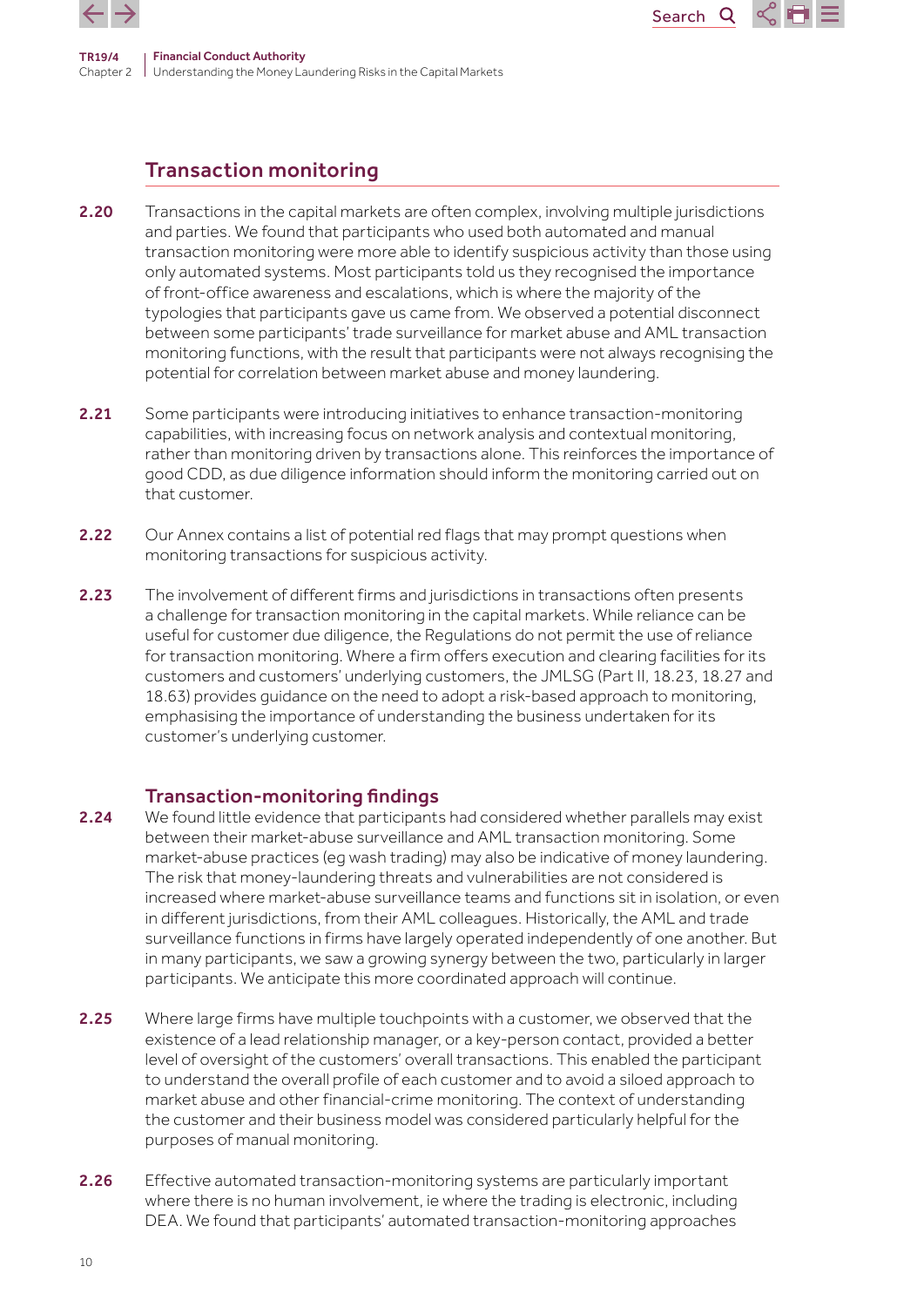varied in terms of the extent and depth of the money-laundering risks they were able to consider. Generally, larger participants had 'off-the-shelf' transaction-monitoring systems. Participants told us that their framework may include a combination of applying standard or pre-defined transaction-monitoring rules and thresholds, along with applying rules that are based on customer history and deviations from established patterns of behaviour. Where such systems have not been calibrated sufficiently for a firm's business model, there is a risk that monitoring may not be proportionate or appropriate to the specific risks faced by that firm.

Search

 $\mathbf Q$ 

- 2.27 Firms should be aware of the limitations of any automated systems for AML transaction monitoring. Where transactions are of a complex nature, involving multiple products and counterparties, an automated transaction-monitoring system alone may not provide enough coverage to mitigate risks. Several participants told us that the most valuable monitoring alerts or referrals come from manual monitoring or observation by the first line of defence rather than from systems.
- 2.28 We observed a risk where different entities within a group structure perform different parts of the AML transaction monitoring but may adopt different monitoring approaches. For example, firms that have an offshore custodian entity with an onshore execution broker entity may have different transaction-monitoring processes in place, with each acting in isolation.
- 2.29 Generally, we found that participants' AML transaction monitoring addressed the risk around excessive values of payments in and out of customer accounts. However, we observed that some participants were still developing transaction-monitoring rules to monitor 'free of payment' asset transfers or excessive asset transfers into custody accounts.
- **2.30** We found that some participants only monitored trading activity over a shorter time period, such as a rolling three-month period. This could create a risk that monitoring may not capture trading patterns with a lack of economic rationale, such as reversing positions, held over a longer period.

# Role of platforms

2.31 Participants told us they perceived the money-laundering risk to be lower when transactions are conducted on exchange, as they thought exchanges may have better visibility of the overall transaction chain.

> One exchange we visited had designed a front-end solution for access to its system. All traders need to come through an exchange member for access, but the solution meant the exchange could also see the location and other details of the traders, as users are required to provide this to obtain a login ID. The exchange recently added some software that identifies the IP address of those who log in. This information can be checked against where the trader says they are to identify users in high-risk jurisdictions, users who have given their location inaccurately or users who are mobile between several jurisdictions.

2.32 However, the other exchanges we visited could only see details of the member, and not the underlying trader.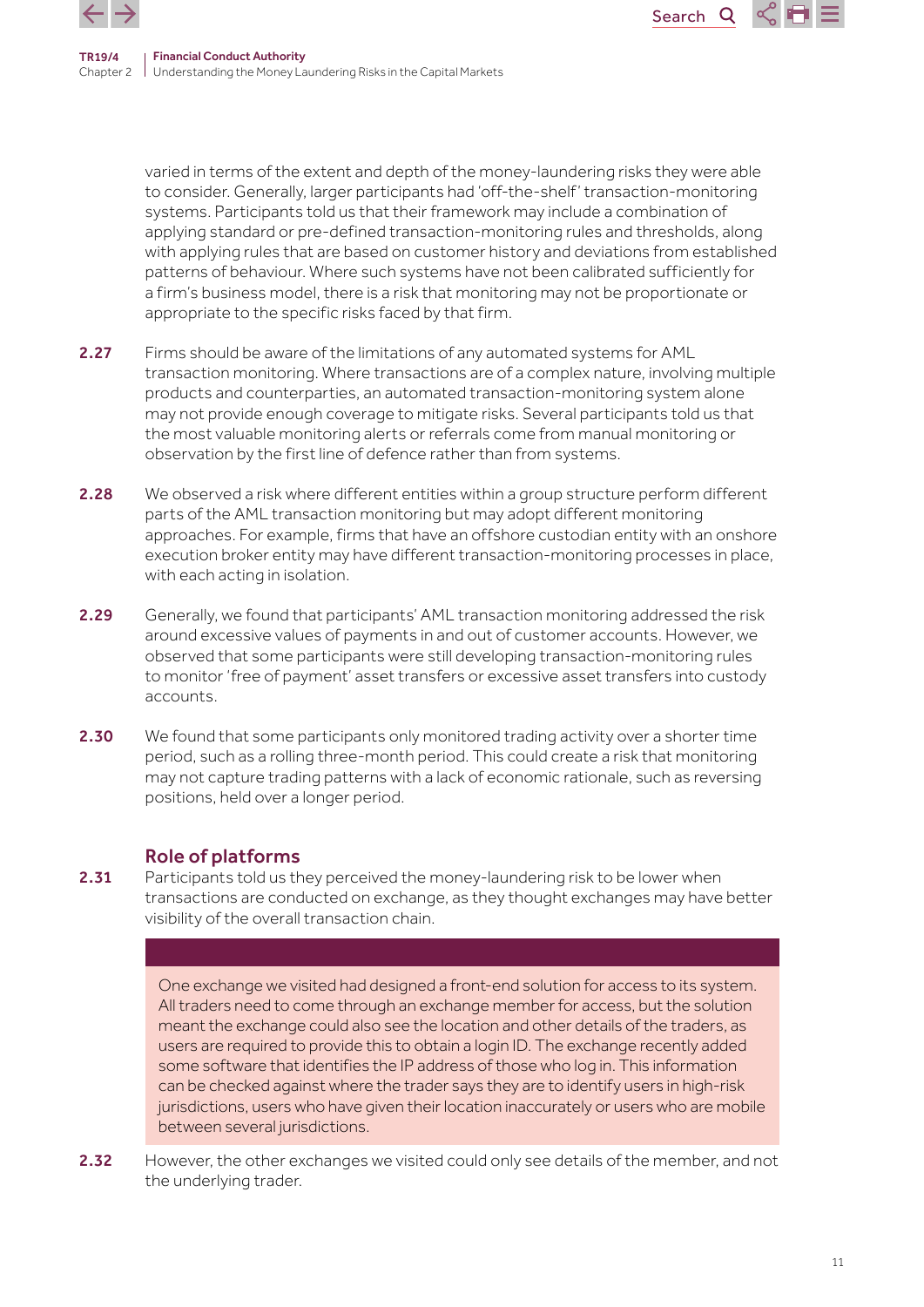

TR19/4 Chapter 2 Understanding the Money Laundering Risks in the Capital Markets Financial Conduct Authority

2.33 We found it encouraging that some exchanges' monitoring activity had resulted in them raising questions directly with their members. This led to members reviewing their own customers. In one instance, it led to a member identifying customer activity that was assessed to be beyond that member's appetite for money-laundering risk, and the accounts were closed by the member firm.

Search<sub>Q</sub>

2.34 As already noted in this report, each firm has its own role to play in the identification of suspicious activity, and while the trading platform might have visibility that other firms do not, equally, the bank or broker will have a different view and a better understanding of the customer's trading strategy and business model.

## Non-standard settlement

- 2.35 We refer to settlement arrangements as being 'non-standard' in the context of a particular customer's usual trading and settlement. For example, if a customer informs their broker that the security should be delivered into an account held with a thirdparty broker, but this is not a usual instruction for that customer's account.
- 2.36 We observed a risk where one firm outsourced its settlement and custody arrangements, but where it had limited interaction with the third party to whom it had outsourced.
- 2.37 One participant told us that they refused to accept settlement instructions related to jurisdictions they had classified as posing high money-laundering risk. They also ensured that transaction monitoring could identify any involvement of these high-risk jurisdictions in the transaction chain. Settlement into high-risk jurisdictions is a risk factor that we observed some participants starting to include within their automated monitoring processes.

# The risk of remote booking

- 2.38 Remote booking models make elements of transaction monitoring more difficult for example, knowing the origins of orders and payments, as well as trades across different jurisdictions. We saw some participants with complex group structures executing transactions in foreign jurisdictions, which were then booked via an overseas branch into the UK.
- 2.39 Most participants recognised the risks around third-party involvement in payments, as these were risks observed in the Deutsche Bank mirror-trading case. Participants mitigated similar activity by being aware of the risks around third-party payments and third-party transfers of assets, and by implementing strong transaction-monitoring controls in relation to these.

## Specific product/service risks for transaction monitoring

2.40 The use of [omnibus accounts](https://www.handbook.fca.org.uk/handbook/glossary/G2983.html) introduces challenges for transaction monitoring, as firms only see trades and payments at the aggregated level. We observed one participant providing omnibus accounts, but they did not appear to understand how many potential underlying accounts would be served. The JMLSG (Part II, 18.29) provides guidance where, using a risk-based approach, it may be appropriate for exchange-clearing members to on-board the underlying individual customers in an omnibus account, rather than only on-boarding the omnibus account customer. This will then allow for the application of appropriate risk-based transaction monitoring of those underlying omnibus account customers.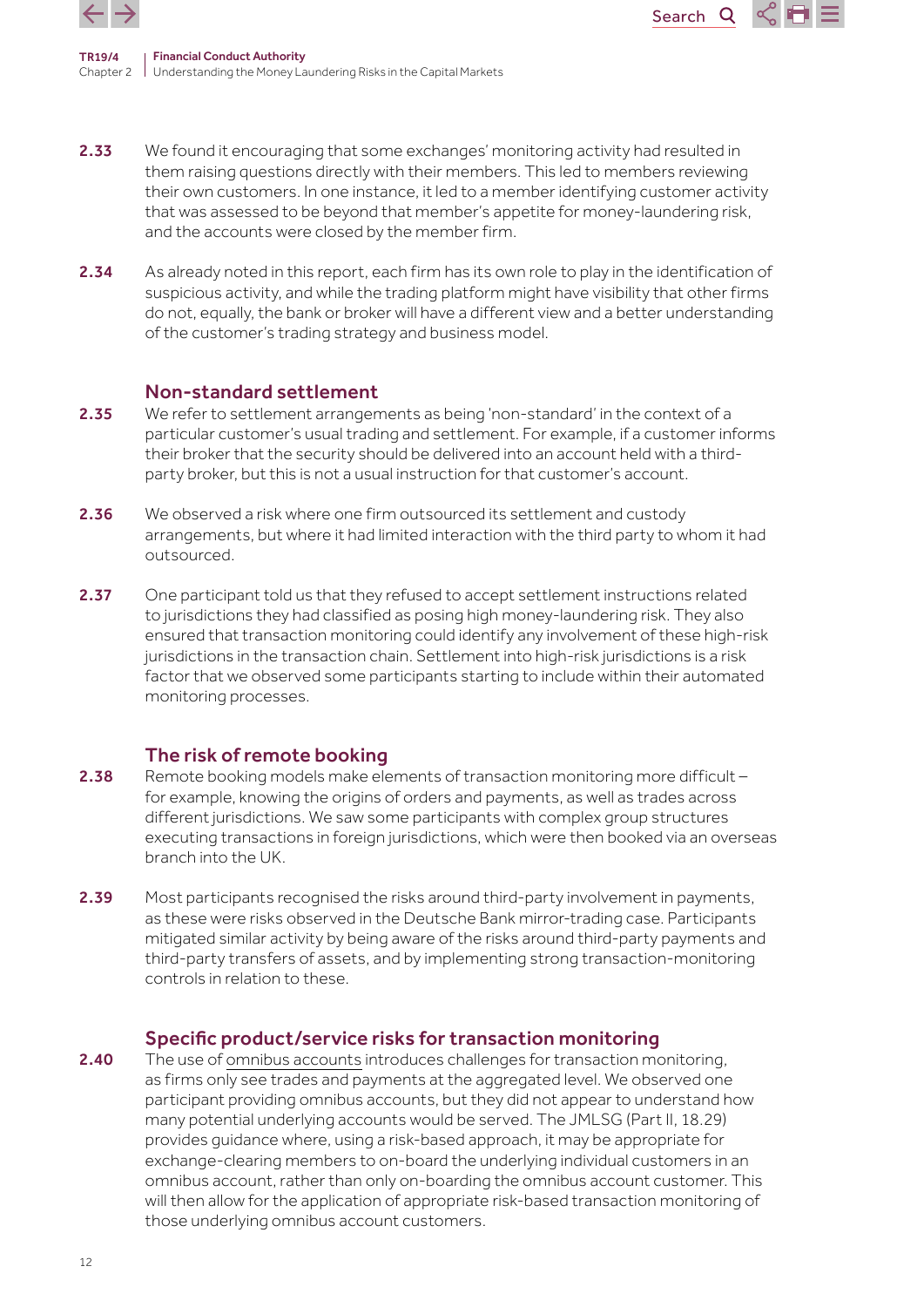

TR19/4 Chapter 2 Understanding the Money Laundering Risks in the Capital Markets Financial Conduct Authority

2.41 We found that participants had generally not prioritised efforts to enhance transaction-monitoring measures in relation to fixed-income products, and one participant we visited did not perform any automated transaction monitoring on fixedincome products. Despite this, it did not appear that any manual monitoring of fixedincome products was taking place, and the Head of Fixed Income could not give any examples where suspicious activity had been identified and escalated in relation to fixed income.

Search

Q

### Voice and e-communications surveillance

2.42 Firms adopt electronic communications surveillance to address risks in relation to poor employee conduct and market abuse. Some participants told us that, given the potential correlation between some market-abuse behaviours and money-laundering behaviours, electronic communications surveillance is an existing resource that may also help to identify money-laundering risk. This is particularly true if electronic communications surveillance information is used to give further context to a transaction-monitoring alert.

> We observed good practice where participants revised terminology or lexicons for their electronic communications surveillance systems to incorporate lessons learned from money-laundering case studies in the media, such as the Deutsche Bank case.

#### The future of transaction monitoring

- 2.43 We observed some participants exploring new AML transaction-monitoring approaches such as artificial intelligence, behavioural analysis and the adoption of a wider contextual and networking approach to automated monitoring.
- 2.44 Contextual or network monitoring is transaction monitoring in the context of a wider set of information about the customer or trade. The participants using network monitoring told us it can help them identify complicated networks or links between suspected parties or ultimate beneficial owners behind a transaction. Those participants using network analysis had seen a vast reduction in the number of falsepositive alerts they received, when compared with using a traditional rules-based transaction-monitoring system.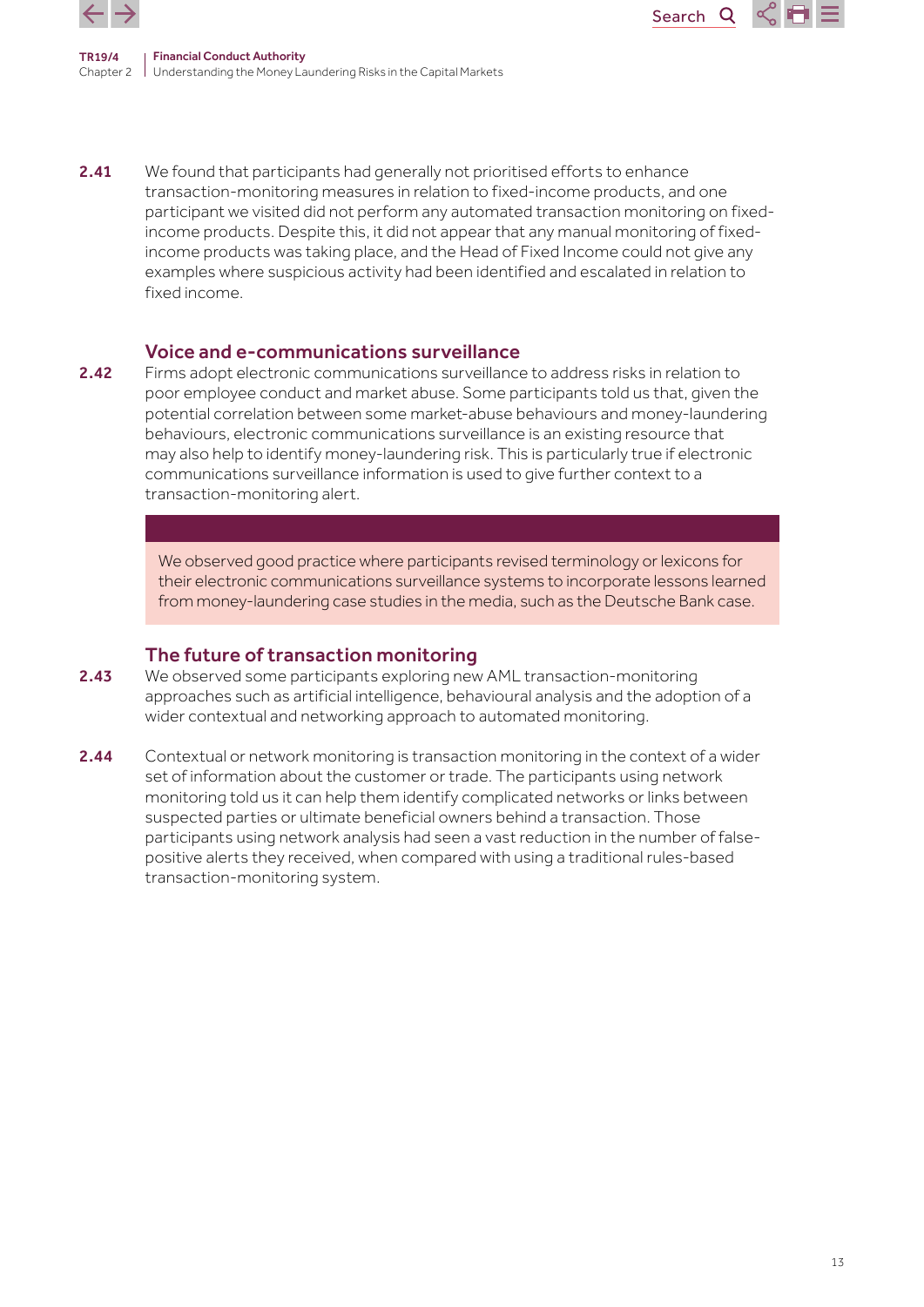

# Suspicious Activity Reporting

2.45 We found limited reporting by capital markets firms on suspicions of money laundering. Between April 2017 and March 2018, Markets & Exchanges and Stockbrokers (terms used in the NCA's [SARs Annual Report 2018](https://www.nationalcrimeagency.gov.uk/who-we-are/publications/256-2018-sars-annual-report/file)) accounted for only 21 and 303 SARs, respectively. This was out of a total of 463,938 SARs submitted to the NCA, predominantly by banks.

Search<sub>Q</sub>

- 2.46 We consider the low level of markets-related SARs to be attributable to different factors, including firms:
	- believing suspicious activity to be market abuse and, therefore, only reporting STORs to the FCA
	- not having sufficient knowledge or capability to detect suspicions of money laundering through the capital markets
	- having very few case studies and typologies, other than the Deutsche Bank 'mirrortrading' case
	- thinking that money laundering may be occurring elsewhere in the market or trading chain, and therefore believing that a submission of their own SAR is unnecessary.
- 2.47 Our work included a review of capital-markets-related SARs. We found that internal reviews performed by some financial institutions, following the Deutsche Bank fine by the FCA, produced suspicious activity disclosures regarding the mirror-trading typology in particular. We observed that capital markets SARs are mostly submitted following a suspicion of market abuse, in relation to the proceeds of crime generated – for example, from suspected insider trading.
- 2.48 The NCA is exploring the introduction of a SAR glossary code for capital markets, which firms can use to 'tag' SARs relating to market activity. This would enable the money-laundering threat in this sector to be more easily identified and analysed via SARs and the JMLIT expert working group agrees that this would be useful. Our own reviews of SARs identified some features of trades that may indicate red flags for suspicious behaviour. These are included in the Annex to this report.

# Understanding of reporting obligations

- 2.49 Some participants commented on the lack of specific industry quidance about when to submit a STOR, a SAR or both. They told us this generates uncertainty, as it is not always clear whether they must submit a SAR when a STOR has been made. The result was diverging approaches across the industry, with some disclosing a SAR every time a STOR is submitted. Others, however, believe defensive reporting provides little value to the already significant volume of SARs. Some participants said they would not disclose a SAR for attempted suspicious activity where no actual transaction occurs. The NCA's guidance states that as soon as you 'know' or 'suspect' that a person is engaged in money laundering or dealing in criminal property, you must submit a SAR.
- 2.50 The Law Commission published a [consultation paper](https://www.lawcom.gov.uk/document/anti-money-laundering-the-sars-regime/) in July 2018 on changes to POCA, which also included a question on duplicate reporting. At the time of this report, the outcome of this review has not yet been published.
- 2.51 The quality of the SARs we reviewed varied. The NCA provides some quidance for when to submit a SAR and for effective drafting of SARs: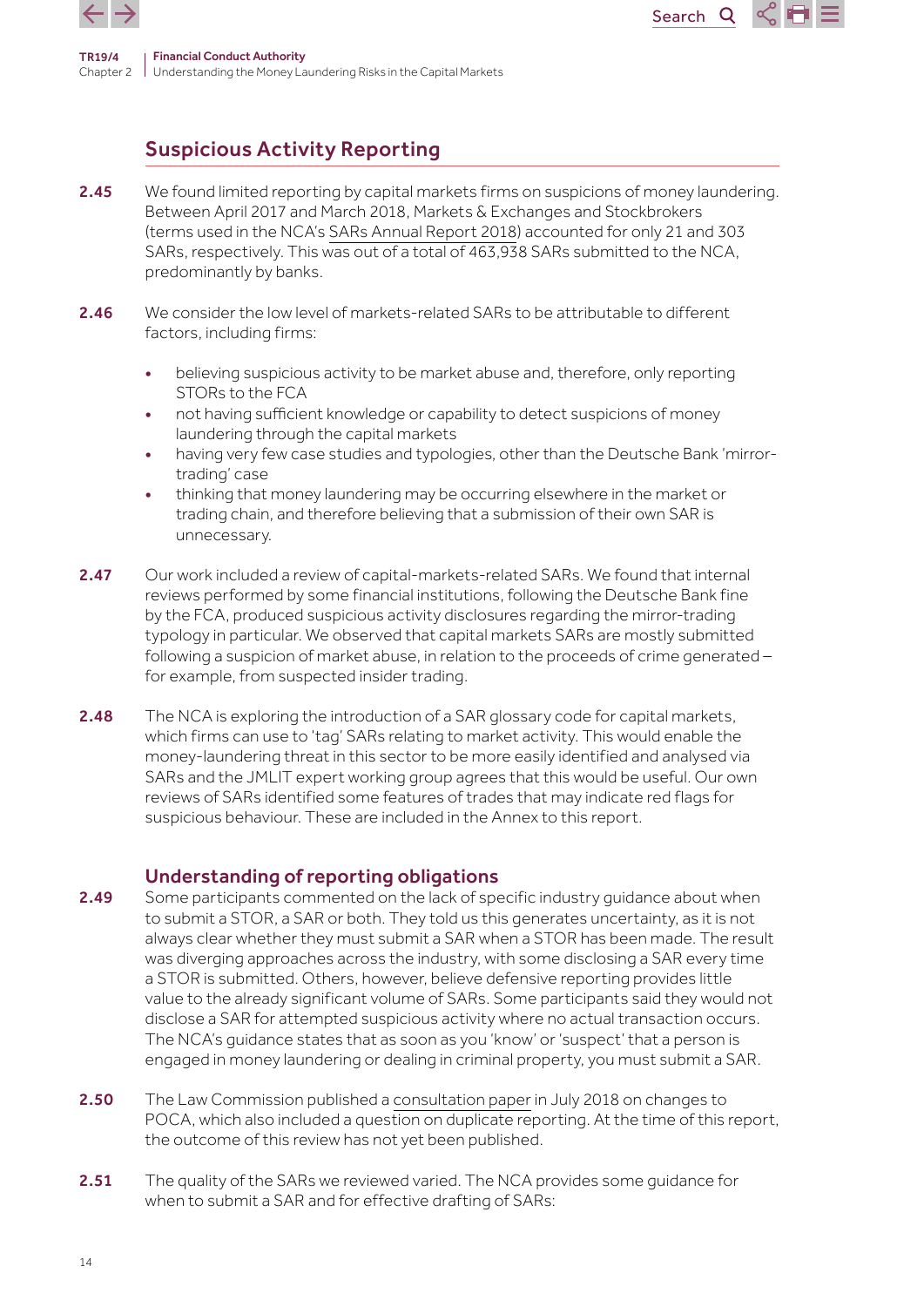

• [Submitting a Suspicious Activity Report \(SAR\) within the Regulated Sector](https://nationalcrimeagency.gov.uk/who-we-are/publications/233-submitting-a-suspicious-activity-report-sar-within-the-regulated-sector/file)

Search<sub>Q</sub>

- [Guidance on submitting better-quality Suspicious Activity Reports \(SARs\)](https://www.nationalcrimeagency.gov.uk/who-we-are/publications/42-guidance-on-submitting-better-quality-sars/file)
- 2.52 Other quidance around suspicious activity reporting can be found in our Financial Crime Guide, as well as Part I, Chapter 6 of the JMLSG guidance. FATF's risk-based approach guidance for the securities sector provides a helpful list of red flags and risk indicators that may assist in identifying suspicious behaviour.

## Reporting suspicions

- 2.53 We expect firms to have regard to their obligations under both the Proceeds of Crime Act, for submitting a SAR and the Market Abuse Regulation, for submitting a STOR. Reporting a STOR is a civil requirement and does not discharge a firm or an individual's legal obligation to report a SAR.
- 2.54 Some participants adopted a neutral approach upon receipt of an alert from the system as to whether the behaviour represented either market abuse or potential money laundering, or indeed another type of financial crime. This allowed them to consider their obligations to submit a SAR, a STOR, or both – independently of each other.
- 2.55 Some participants used a referral process where all STORs or suspicious activity alerts were sent to the money laundering reporting officer (MLRO) and financial-crime teams for consideration and, where necessary, further investigation. Some had introduced specific committees, composed of trade surveillance and AML staff, to consider alerts.
- 2.56 Some participants told us they had gathered further information on their customers' trading strategies from their customers when they were unsure if activity was suspicious or not. This helped them to decide whether to submit a SAR.
- 2.57 A few participants were unclear on whether they would consider suspicious behaviour as possible money laundering. One participant thought that their reporting obligations ended by submitting a STOR to the FCA. We reminded this participant of their SARreporting obligations under POCA.

# Other barriers to reporting

- **2.58** There may be other barriers or circumstances that result in non-reporting of SARs; this includes not having sufficient details on the transaction. Where a decision is taken not to submit a SAR, it is important to clearly document and record the rationale for reaching this conclusion.
- 2.59 One participant described an over-the-counter bond transaction having no apparent economic rationale (the execution was outside the bid/offer price). Despite the customer twice attempting to execute the order via the trading desk, the transaction was rejected. The customer also wanted to involve a third-party overseas broker and was suspected of having prearranged a counterparty to the transaction. The participant didn't carry out the trade and subsequently submitted a STOR for attempted market manipulation. Despite some suspicion that the trade might have been attempted for financial-crime purposes (possibly related to tax evasion), no SAR was submitted even though the activities had raised concerns of possible money laundering. As the participant suspected money laundering, we would have expected them to have submitted a SAR in line with their obligations under POCA.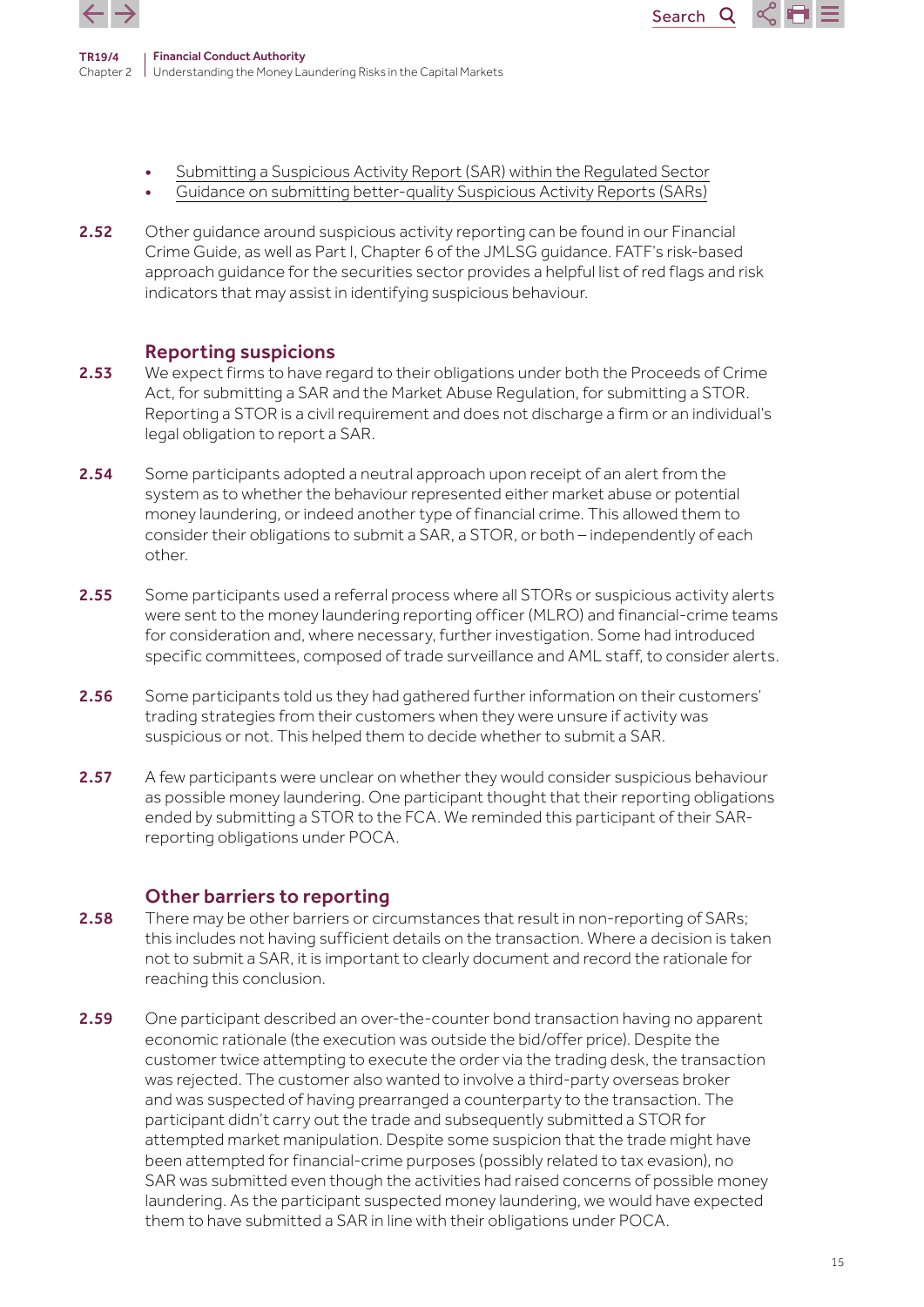



## Behaviour and ownership of money-laundering risks

2.60 Our findings suggest that work is still needed to change behaviours within firms operating in the capital markets.

Search

 $\mathsf{Q}$ 

- 2.61 Poor behaviour across firms can undermine market integrity, creating harm and damaging confidence in the market. Our review established that the way in which firms identify and manage drivers of behaviour needs to change. This was particularly evident from interviews with staff in first-line sales and trading teams, where compliance and AML were sometimes seen as purely second-line functions. For example, first-line staff at one participant told us that they rely upon the Compliance and Financial Crime departments to assess money-laundering risks associated with their clients or trades.
- 2.62 There are parallels here with our findings on culture in the Deutsche Bank case. In that case, the first line failed to instil a sense of responsibility for the identification and management of non-financial risks. It also failed to appreciate that it was ultimately responsible for CDD.
- 2.63 At one participant, a desk head could not give any examples of money-laundering red flags and had to be reminded by the MLRO of the AML training they had received. We identified instances of conflict between first-line and compliance staff. One participant told us there was frustration because the on-boarding process was perceived to be longer than that of its competitors.
- 2.64 Conversely, we observed good practice where a participant encouraged accountability in the first line of defence by asking the business sponsor to attest that they were responsible for the customer, including that the business's CDD requirements for that customer would be met.
- 2.65 Participants who could evidence that they had considered the risk of poor behaviour were also more willing and able to contribute to a broader discussion on the risks and vulnerabilities in the wider capital markets.
- 2.66 We were told by several participants that staff in the first line have the best knowledge of clients and their trading activity, and as mentioned in the transaction-monitoring section, several participants commented that the most useful escalations originate from first-line teams. Ownership and understanding of money-laundering risk by the first line is therefore essential if firms are to have effective money-laundering controls.
- 2.67 Firms are reminded of their obligations under the Senior Managers and Certification [Regime](https://www.fca.org.uk/firms/senior-managers-certification-regime) (SM&CR) which already applies to banks and the largest investment firms regulated by the FCA and Prudential Regulatory Authority (PRA), among others. The extension of the SM&CR will take effect for FCA solo-regulated firms on 9 December 2019. The extension of the regime will increase individual accountability for these firms, assess the suitability of senior management on a continual basis and hold individuals to account.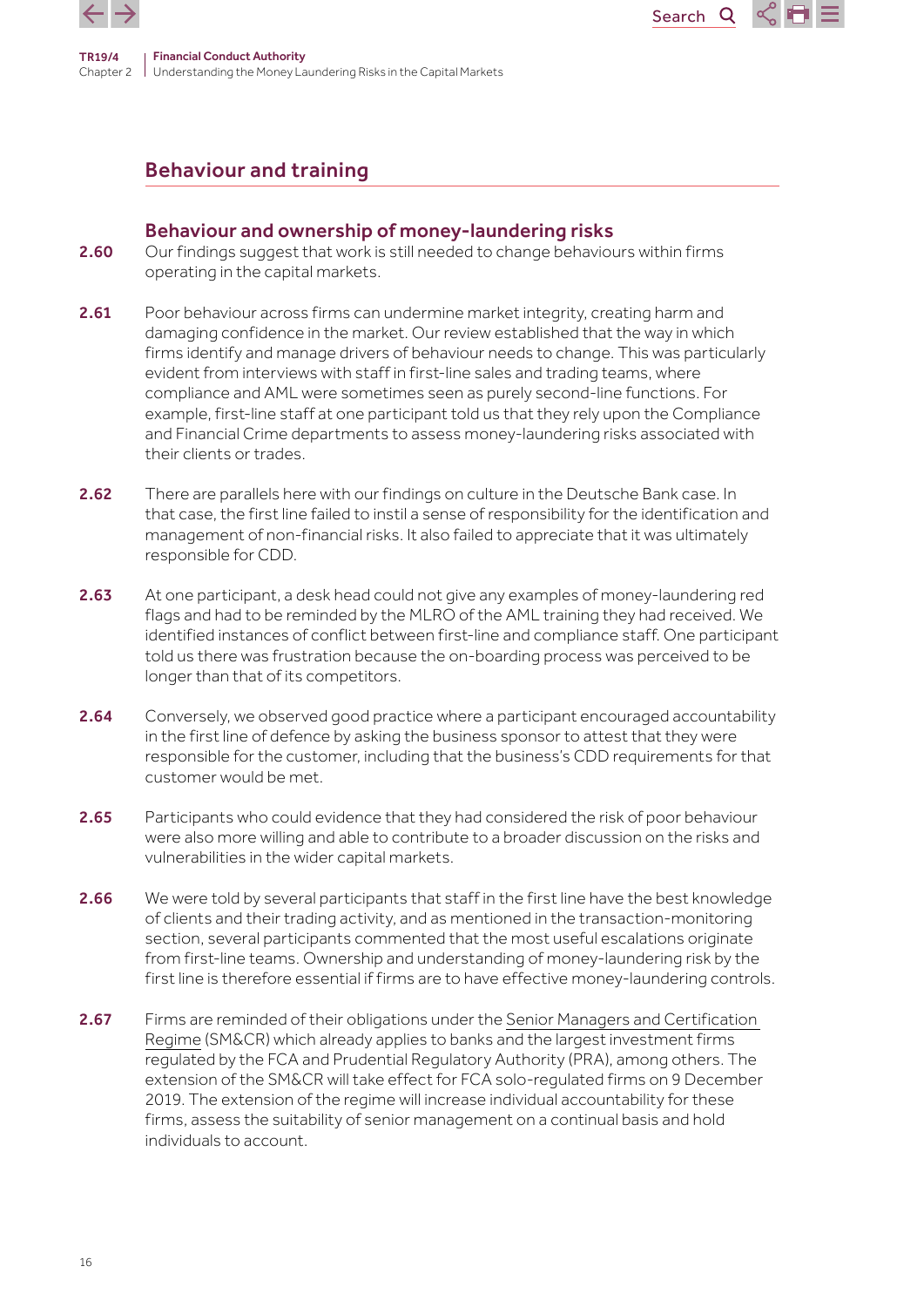



2.68 Our thematic work found that money laundering in capital markets can be difficult to identify and detect. Most participants recognised that more knowledge and training are needed to help identify activity that could indicate money laundering.

Search

 $\mathsf{Q}$ 

- 2.69 We found that more training and subject-matter awareness are needed across the participants we visited. Firms should ensure that staff performing relevant roles receive tailored training on how money laundering could manifest itself. This should include any relevant typologies and red flags, such as those referenced in this report and the Annex.
- 2.70 We found that some participants only provide basic money-laundering training using e-learning modules. During discussion, some staff in these participants found it difficult to relate this to their business and the products they traded, particularly in the absence of practical examples. Others didn't appear to understand and appreciate the relevance of AML training. They viewed this as a necessary annual exercise to avoid a possible disciplinary process.
- 2.71 However, several participants had taken a multi-faceted approach to training and awareness. These combined e-learning with targeted face-to-face training delivered to relevant staff and resulted in better engagement with first-line teams. Participants referred to a healthy working relationship between the first-line and second-line teams, where staff raise suspicions or simply discuss instances of unusual activity with compliance or financial-crime teams.
- 2.72 Some participants use red flags, such as those contained in the FATF guidance, as part of their training. Firms should consider how the typologies and red-flag indicators in this report can be used to help inform risk assessments, transaction monitoring and training.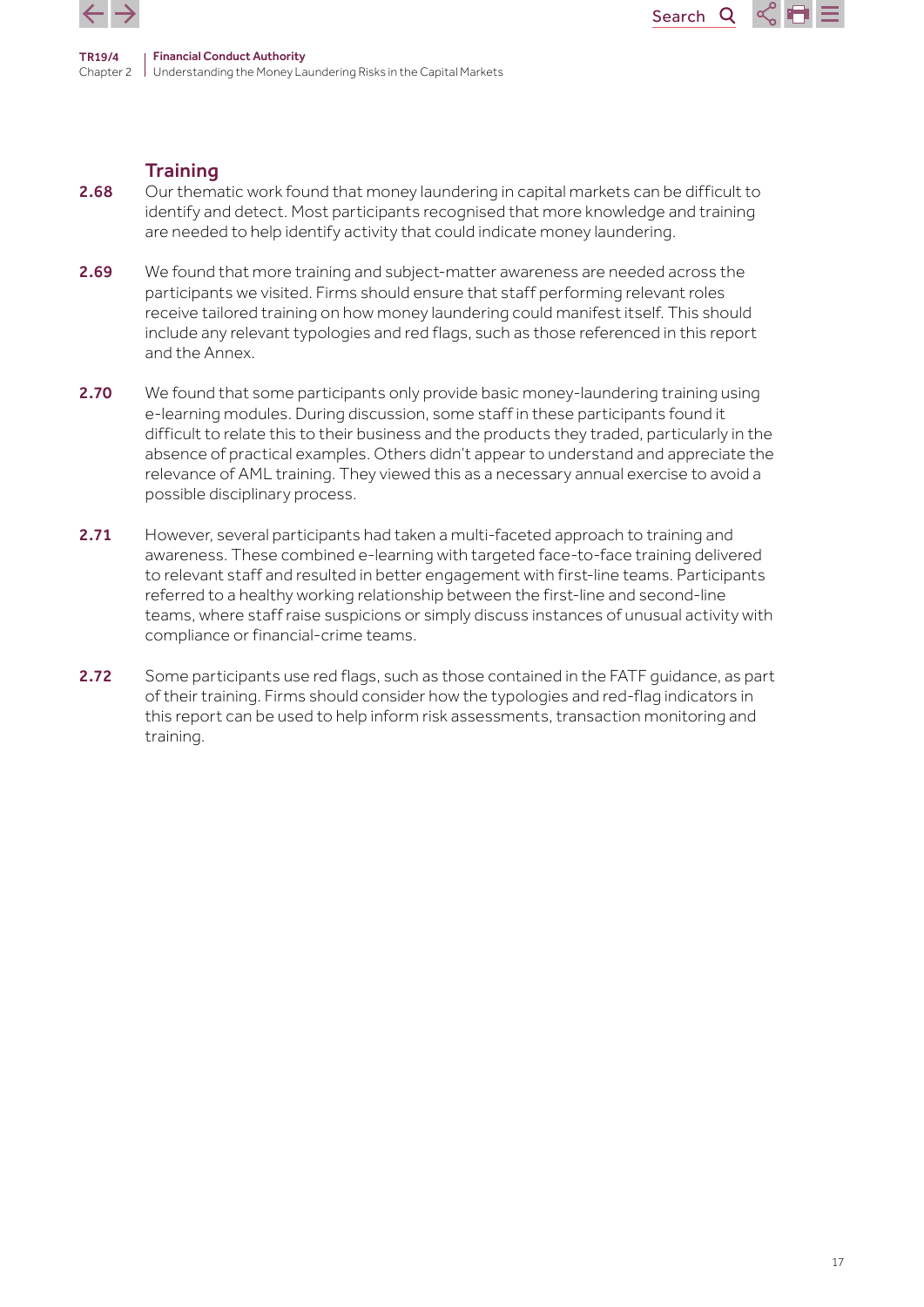



TR19/4 Chapter 2 Understanding the Money Laundering Risks in the Capital Markets Financial Conduct Authority

# The primary market

- 2.73 Those participants we visited offered a range of services, so although our focus was on the secondary market, some visits involved discussions about the primary market.
- 2.74 The participants we spoke to perceived the risk of money laundering to be generally lower in the primary market. This was due to the extensive due diligence processes and layers of scrutiny by numerous regulated firms involved in, for example, premium listings and admission to trade on AIM. Participants also cited the involvement of lawyers in the primary market's due diligence processes as an additional layer of comfort.
- 2.75 One participant who acted as a nominated adviser (NOMAD) told us they found it harder to get comfortable with due diligence on AIM companies, as opposed to main market companies, as they tended to have more complex structures or hard-to-verify initial sources of funding. However, this risk is not unique to AIM companies. All firms acting as NOMADs to companies trading on AIM, corporate advisers to firms on NEX Exchange or sponsors for listings on the main market should note their obligations under the Regulations on CDD before transacting.
- 2.76 The perception of risk was higher in relation to some standard segment market listings where no sponsor or designated adviser is required at listing stage or on an ongoing basis. When there is no sponsor or designated adviser involved, but a firm (which may include a legal or accountancy firm) is nonetheless transacting with that issuer (such as providing advisory or underwriting services), it remains important that those firms understand and comply with their obligations under the Regulations to conduct CDD and EDD, if required.
- 2.77 However, while additional layers of scrutiny, particularly in relation to premium listings on the main market, may offer some additional comfort, those involved should not be complacent. The Securities and Futures Commission in Hong Kong [recently fined](https://www.sfc.hk/edistributionWeb/gateway/EN/news-and-announcements/news/doc?refNo=19PR19)  several firms for failings in their role as a sponsor bank. Firms should also be aware of the risk factors when relying on the involvement of professionals such as lawyers, who can also be enablers of financial crime. The UK's National Risk Assessment in both 2015 and 2017 assessed there to be a high risk associated with abuse of legal services in money laundering. One example of suspicious activity a participant told us about showed how the involvement of a lawyer, practising despite being struck off, gave the illusion of legitimacy to a deal. The Office for Professional Body AML Supervision's [report](https://www.fca.org.uk/publication/opbas/themes-2018-opbas-anti-money-laundering-supervisory-assessments.pdf) in March 2019 highlights the inconsistencies in the AML supervision of lawyers and accountants.
- 2.78 Scrutiny in the primary market takes place primarily through extensive due diligence. We observed that part of this process comes in the form of challenge through internal committees. Money-laundering risk in primary-market transactions can be mitigated by having a strong knowledge and understanding of the customer, and by understanding the business rationale for the transaction. We observed that some designated advisers or sponsors use extensive and often intrusive reviews by specialist investigators as part of their lengthy due diligence process for the listing of transactions.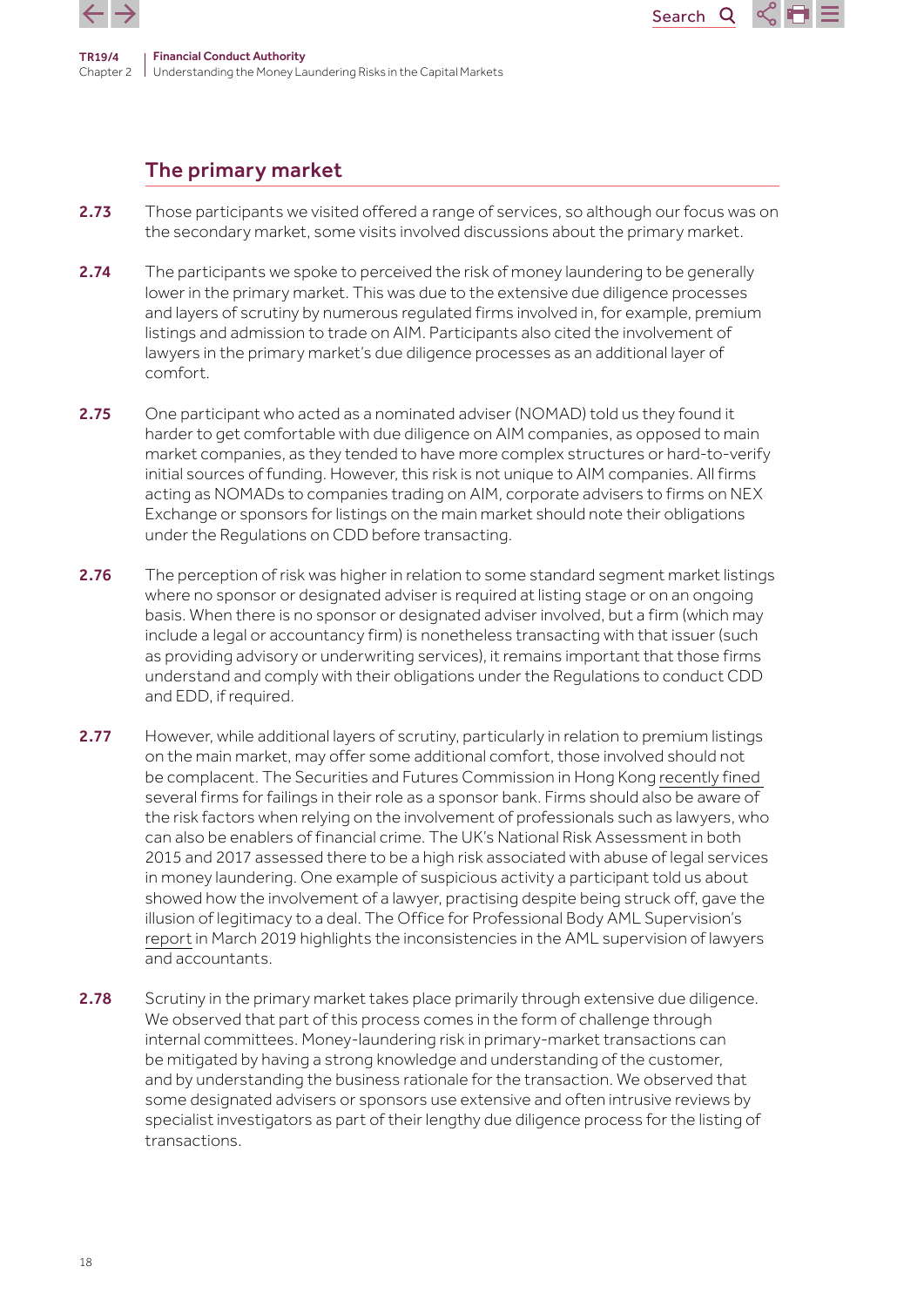<span id="page-18-0"></span>

# Annex **Typologies**

1. We had the opportunity to speak with many market practitioners about the risks they see across the capital markets. As a result, we have compiled some typologies that are not intended to be exhaustive. The aim of the typologies is to help inform. They are based on illustrative examples and they should be considered in the context of firms' or participants' specific activities and relationships. We hope that these will indicate to the industry where the vulnerabilities might lie in this sector and what the red flags might be, and that they will offer some questions to consider.

Search

Q

- 2. The examples below are built from a variety of intelligence sources, but they have been modified and developed with fictitious information to draw out the vulnerabilities. We are highlighting these as potential vulnerabilities, rather than saying that they are widespread crystallised issues in the UK capital markets.
- 3. We have included a number of diagrams to aid readers' understanding of the typologies. We have also added the following symbols to indicate where dirty money may be entering, and clean money leaving, the system, and to indicate the direction of travel of the security and profit.



- 4. Our work has identified some trade features that may act as a red flag to prompt questions or further investigation. We recognise that there are many good reasons that trades with the below features may take place, and the presence of these features alone does not necessarily indicate suspicion. This list is not exhaustive, and firms are responsible for determining the risks and factors relevant to their own business model. The features include:
	- remote booking of trades between group entities
	- pre-arranged trading
	- instructions or involvement from third parties
	- 'free of payment' asset transfers
	- non-standard settlement arrangements
	- uneconomic or irrational trading strategies of a customer
	- unusual trading patterns, such as: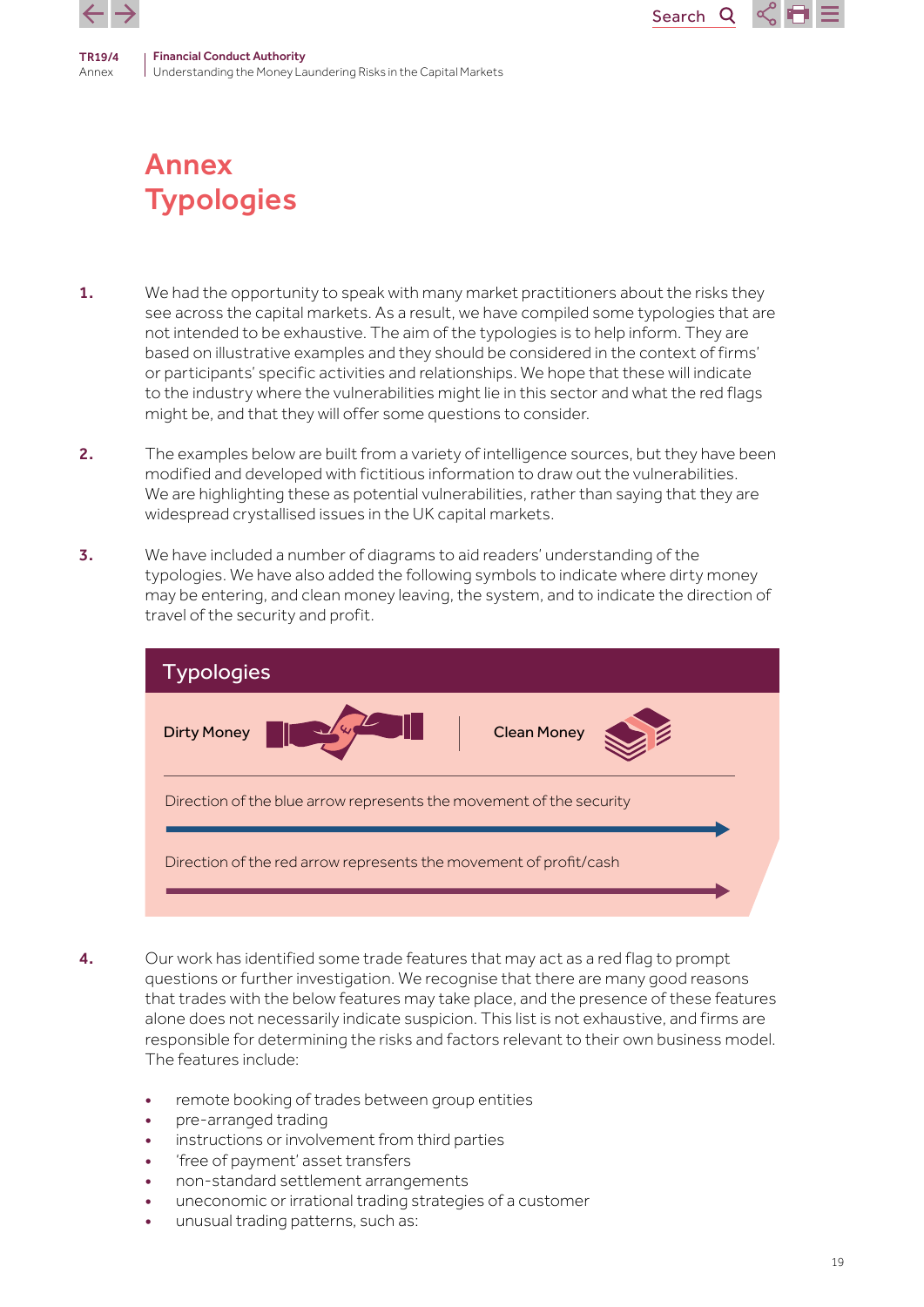

- counterparty concentration
- unusual win/loss rates or flat/neutralising activity
- no trading on an account

# Example 1: 'free of payment' movement of securities

- 5. Company A is a customer of a UK broker's subsidiary ("Broker 1") in a high-risk jurisdiction ("Country 1").
	- 1. Company A deposits a significant amount of offshore government bonds to Broker 1, who provides both execution and custody services.

Search<sub>Q</sub>

- 2. While CDD checks are completed, including source-of-wealth checks, no checks take place to determine the ultimate beneficial owner of the bonds. The bonds are not registered in the name of Company A.
- 3. Company A then sets up a separate account with a different broker ("Broker 2"), in another jurisdiction ("Country 2").
- 4. Company A then requests that the government bonds are transferred into the newly formed account at Broker 2. Broker 2 accepts the government bonds into the customer's portfolio, without speaking to Broker 1 about their origin or ownership.
- 5. Broker 2 uses a third-party custodian, who takes delivery of the bonds. Broker 2 does not speak to their custodian to confirm ownership, including the source of the asset, or whose name the asset is in.
- **6.** Company A then sells the government bonds.

### Result

6. Company A has realised clean cash in Country 2.



# Questions to consider

• What steps do firms take to confirm ownership of a financial instrument before it is deposited into a customer's account? How is this done for more opaque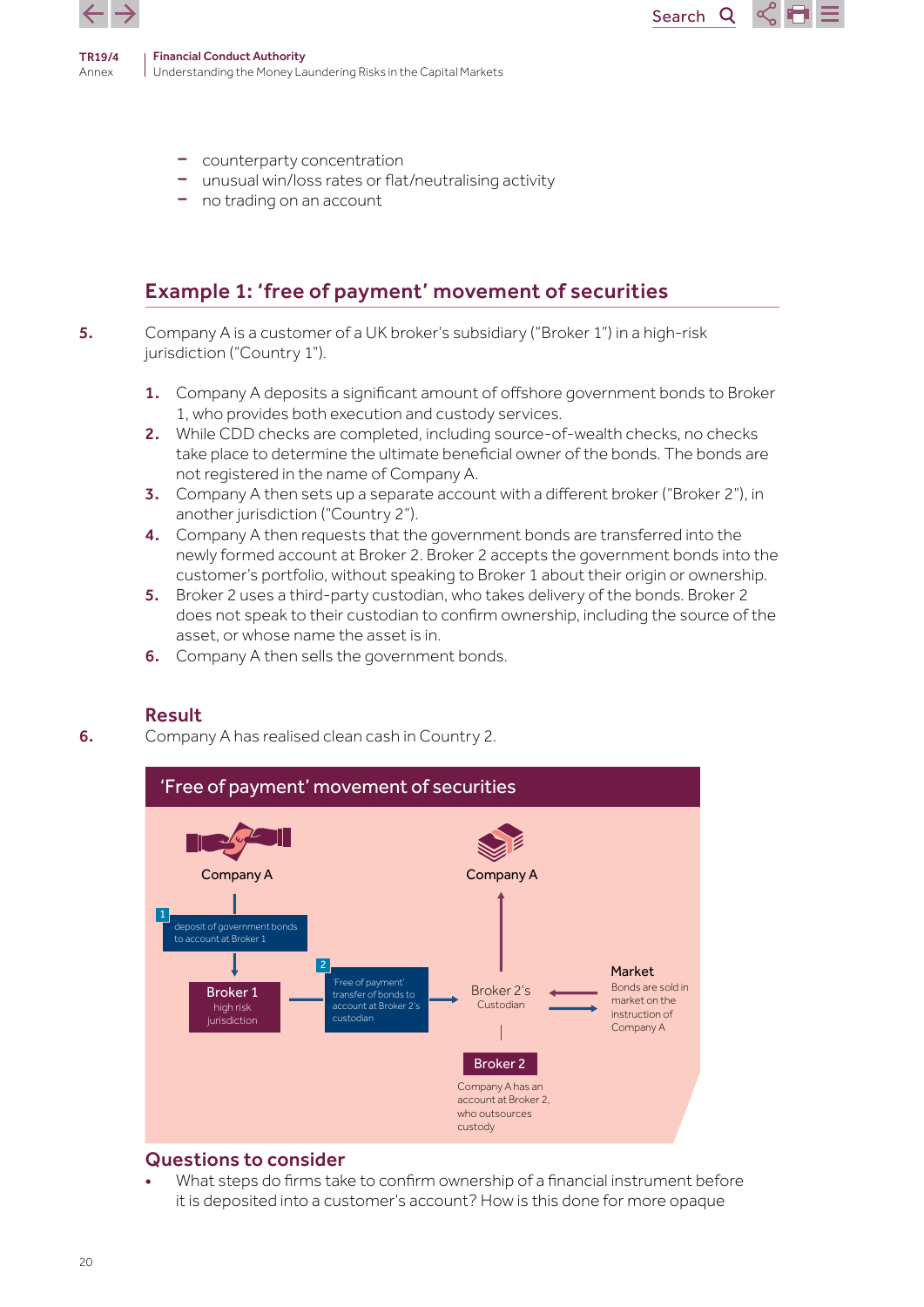

instruments where there is no central register of ownership of the security? What documentation is provided by the customer?

Search<sub>Q</sub>

- Are the checks conducted on an ongoing basis, ie when an account is already open and the customer then re-registers securities from somewhere else?
- How is the role split between the bank/broker and the appointed custodian/ administrator (whether part of the same financial group or not)?
- What is the firm's policy for accepting or rejecting securities that are not registered in the customer's name?
- What monitoring is done of accounts which only ever sell securities? Does this raise questions about where the customer is receiving their assets from?

# Example 2: mirror trading

- a. Mirror trading through a central platform
- 7. Two individuals sign up to two different brokerages in two different jurisdictions, one in a high-risk jurisdiction ("Country A") and the other in a different country ("Country B"). These two individuals are associates of each other.
- 8. The two individuals tell their brokers they want to trade in particular options, and are provided with direct market access to a centralised platform with a lit order book to trade their intended contracts.
- 9. Once their access is established, the two customers choose to trade on the same market in the same security at illiquid times of the day, at which times they are the whole market.
	- 1. The customer in Country B places orders to buy securities at a lower price (eq buy order at £0.90), and simultaneously places orders to sell the same securities at a higher price (e.g. sell order at £1.10).
	- 2. The customer in Country A, being the only other participant, buys at £1.10 and sells the same securities at £0.90.

# Result

10. The result is that both customers are flat in the security, ie neither had net bought or sold. However, money has moved from the customer in Country A to the customer in Country B.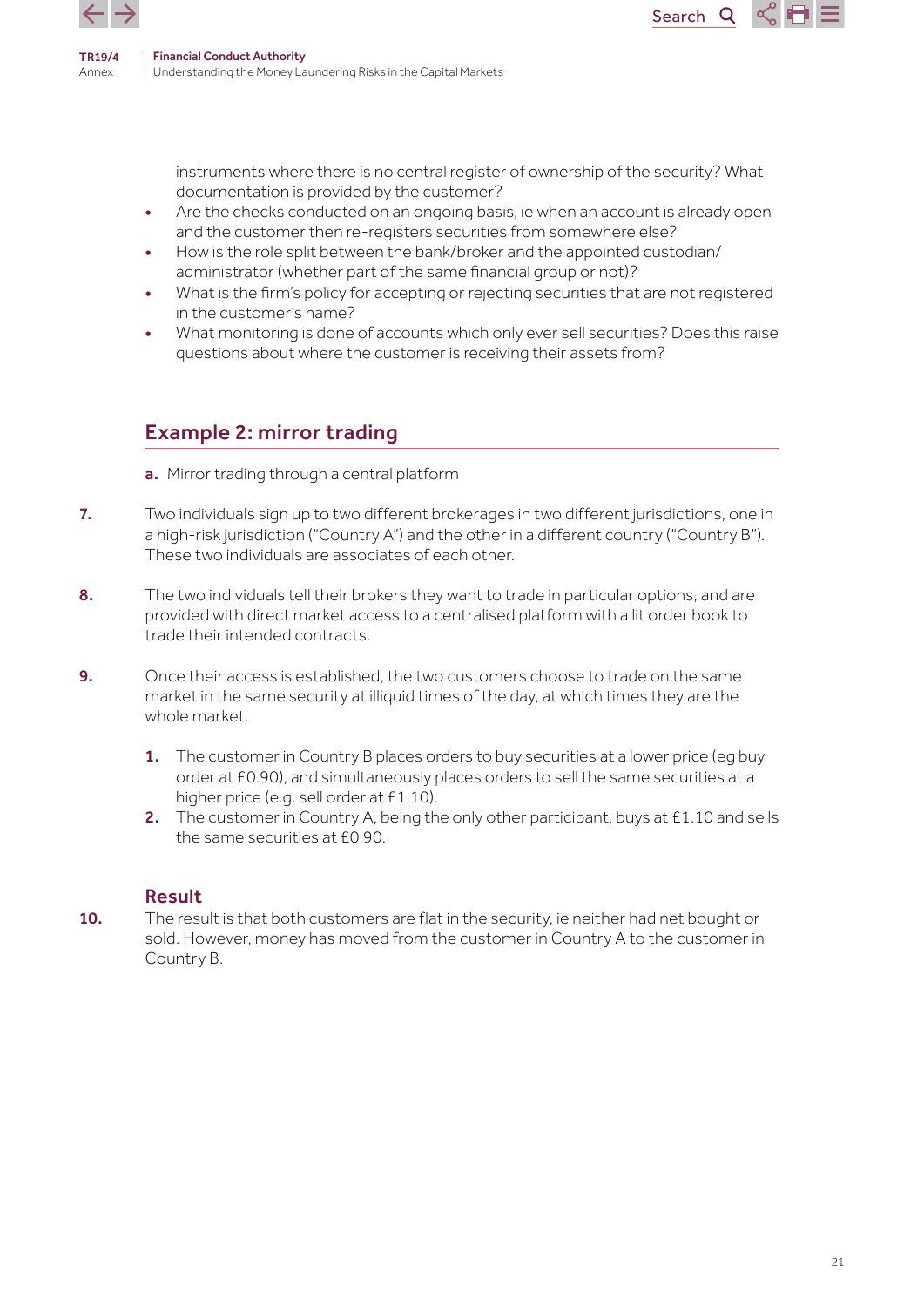

Understanding the Money Laundering Risks in the Capital Markets



Search<sub>Q</sub>

- Do firms look for trading where the customer has an unusually high win or loss rate? If such activity is spotted, what steps are taken? Is the strategy questioned?
- What EDD and monitoring do firms do for customers located in high-risk jurisdictions?
- Can exchanges and platforms identify that two (or more) customers may be acting in concert, and only ever trade against each other? How do they do this?
- Is counterparty concentration a red flag in AML transaction monitoring?
- Do exchanges and platforms have the data to look for this typology?
- b. Mirror trading off-market
- 11. Two customers (Customers "1" and "2") are associates of each other. They each apply for an account at two different brokerage firms in two different jurisdictions, Customer 1 offshore and Customer 2 in the UK. The number of each step below corresponds with the numbers on the diagram.
	- 1. Once the accounts are set up, a third party contacts a third broker (Broker 3) requesting them to go to the brokers of Customers 1 and 2 (Brokers 1 & 2) and execute the following trades in steps 2-5. Broker 3 does not have sight of Customers 1 or 2.
	- 2. Broker 3 buys securities from Broker 2 at £1.10 and sells the same securities to Broker 1 also at £1.10.
	- 3. Broker 3 buys the same securities from Broker 1 at £0.90 and sells them to Broker 2 at £0.90.
	- 4. Broker 2 replicates the trades undertaken in steps 2 & 3 with Customer 2, ie Broker 2 buys the securities from Customer 2 at £1.10 and sells them back to Customer 2 at £0.90. This realises a £0.20 profit per share for Customer 2.
	- 5. Broker 1 replicates the trades undertaken in steps 2 & 3 with Customer 1, ie Broker 1 buys the securities from Customer 2 at £0.90 and sells them back to Customer 1 at £1.10. This realises a £0.20 loss per share for Customer 1.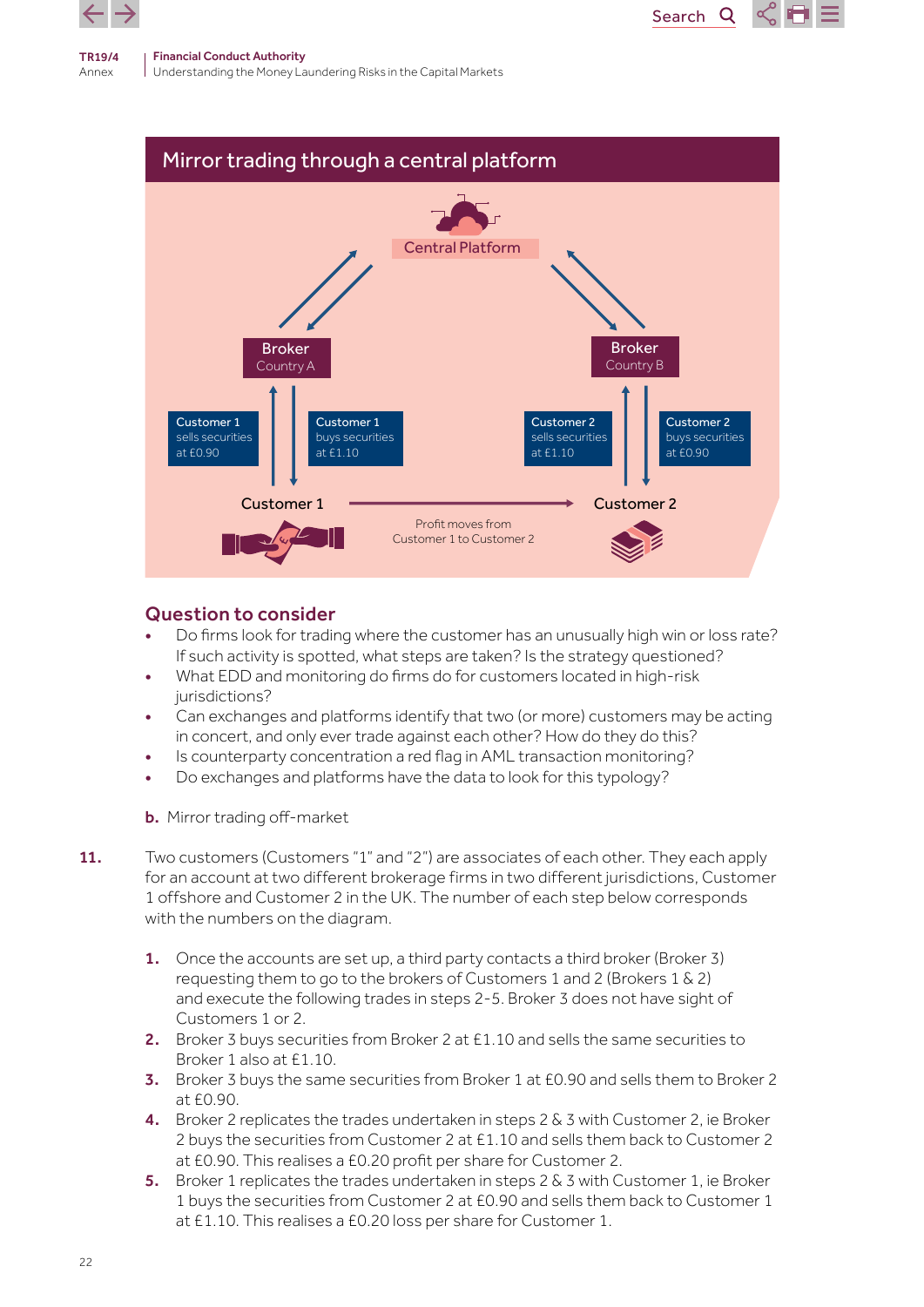![](_page_22_Picture_0.jpeg)

Financial Conduct Authority Understanding the Money Laundering Risks in the Capital Markets

12. The market spread at this time is approximately £0.98-£1.02; this means that Customer 1 could get better prices by trading in the market rather than through the transactions above.

Search<sub>Q</sub>

### Result

13. Profit transfers from Customer 1 to Customer 2, though neither customer had a position in the security at the end of the transactions. The trading effectively acts as a mechanism for moving money from customer 1 to customer 2.

![](_page_22_Figure_5.jpeg)

14. The FCA's Final Notice to Deutsche Bank in January 2017 is another example of mirror trading off-market.

- What is the firm's policy on third parties instructing trades which are not for their account? What due diligence is the firm required to see before allowing such instructions?
- Does trading which is 'pre-arranged', (where the buy and sell counterparties are specified and already agreed) act as a red flag for AML?
- What would staff do if they identified such a scenario? Would they question or challenge the economic rationale of the strategy if their customer could trade more profitably on another market?
- What pre-trade and post-trade controls or surveillance do firms have in place for assessing the executed trade price against the market prices at that time?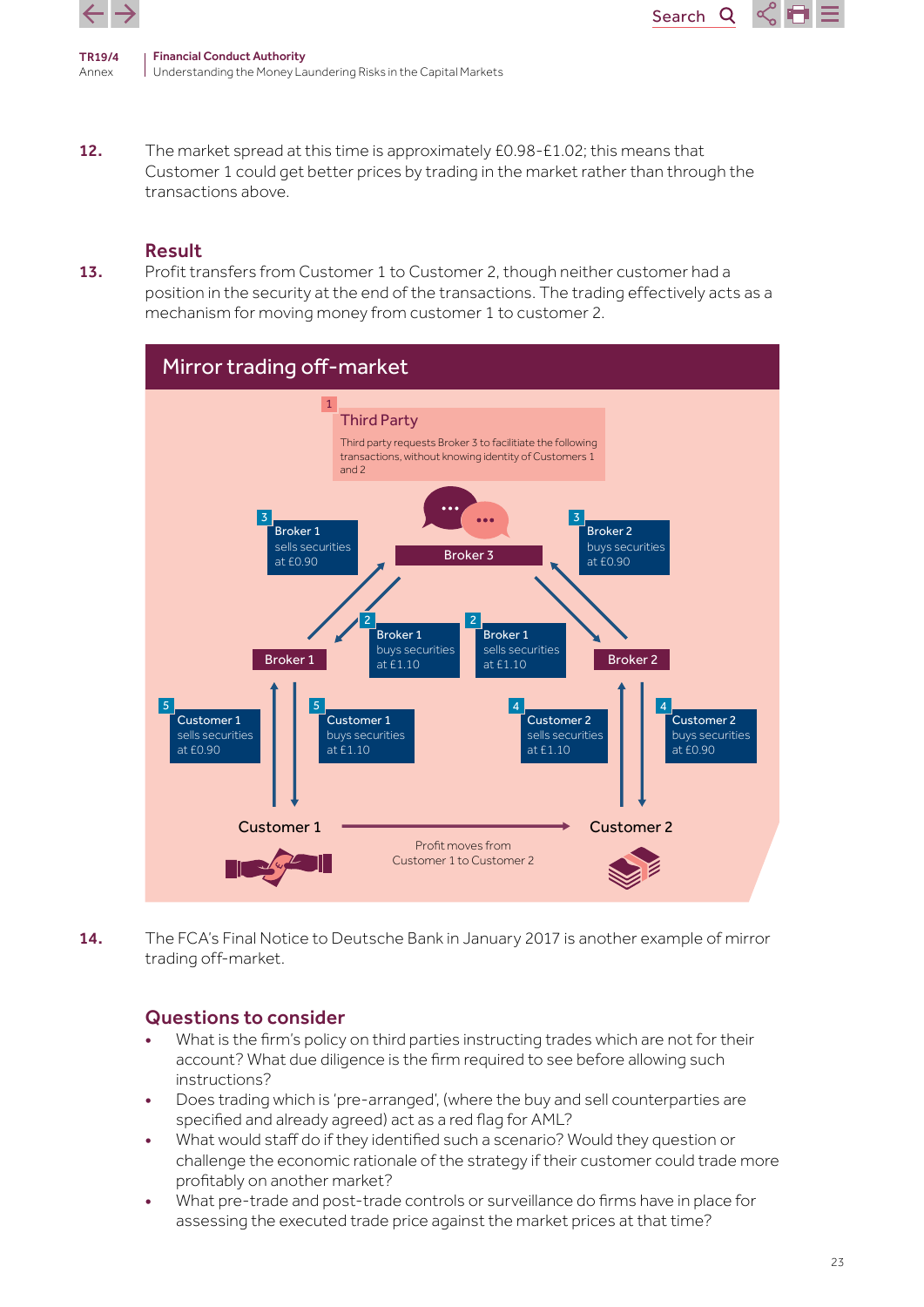![](_page_23_Picture_0.jpeg)

# Example 3: debt issuance

- 15. The number of each step below corresponds with the numbers on the diagram.
	- 1. Company A ("the arranger") goes to an investment bank ("IB1") and explains that they have issued a loan to a third party ("the borrower").
	- 2. Company A explains to IB1 that they would like to convert the loan into a more easily transferable product, and that they have a foreign investor ("foreign investor") wishing to gain exposure to this debt.

Search<sub>Q</sub>

- **3.** Company A therefore asks IB1 to purchase the loan from them on a secondary basis and convert it into a medium-term note ("MTN") to be issued to the foreign investor (via Company A).
- 4. IB1 does not have sight of, or conduct due diligence on, the end investor but receives assurances from Company A that due diligence has been done.
- 5. Under the terms of the arrangement of the MTN, IB1 receives loan repayments from the borrower.
- 6. IB1 then remits these payments as coupons to the foreign investor as holder of the MTN.
- 7. However, the payments are not paid to the MTN holder/foreign investor directly, rather an offshore agent receives the funds and then transmits these on to the MTN holders, which could be different from the initial MTN investors.
- 8. It later becomes known that the underlying investor of the MTN is from a higherrisk jurisdiction and has significant links with the borrower ie the key controllers/ shareholders of the foreign investor are the same as the controllers/shareholders of the borrower.

# Result

16. The arrangement suggests a strong link between the borrower and underlying "lender" which could indicate potential embezzlement, money laundering or both.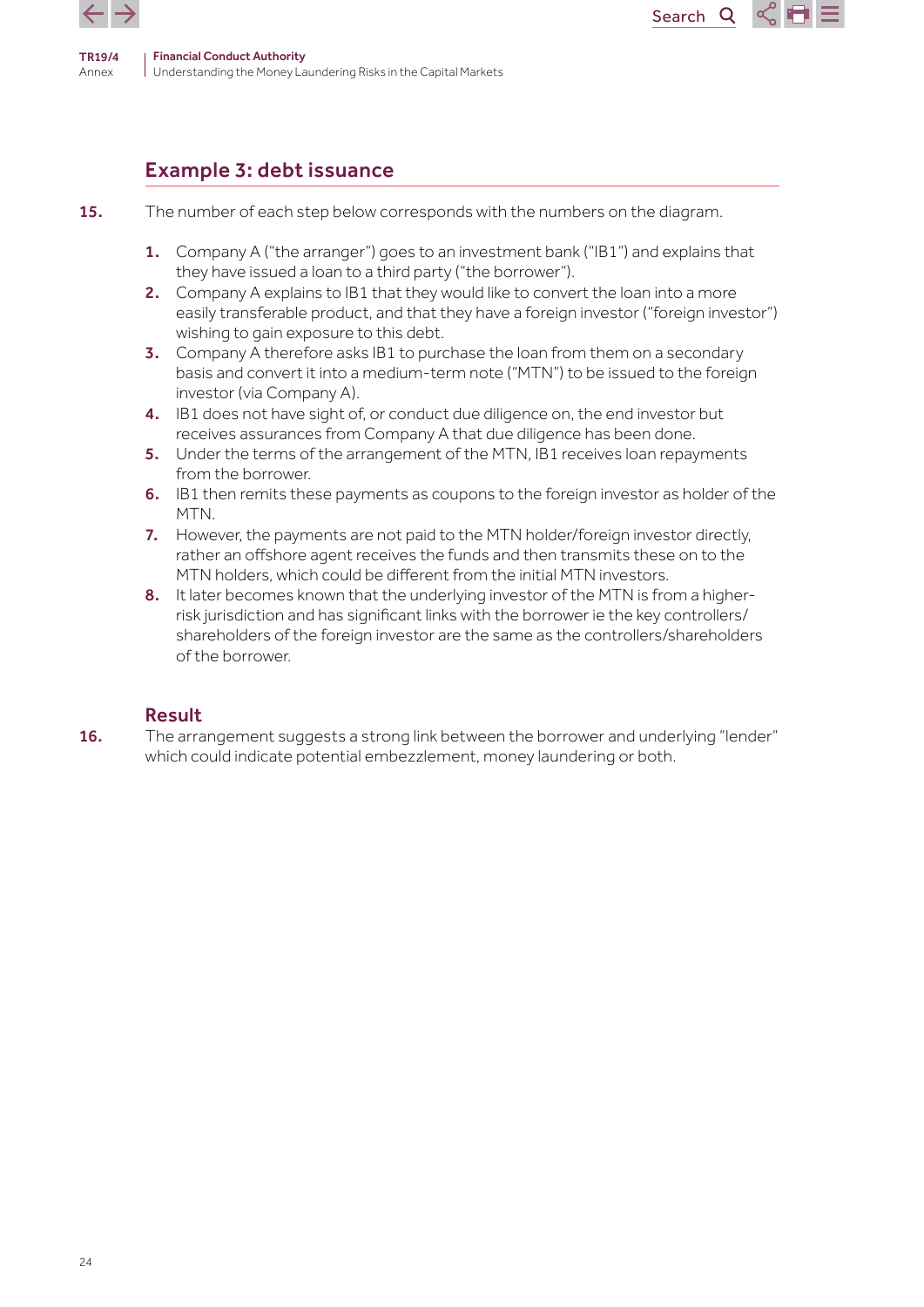![](_page_24_Picture_0.jpeg)

Debt issuance Borrower **Company A's investors** Holders of the MTN Company A IB1 Offshore agent **IB1** buys the loan from Company A and issues a MTN to Company A's investors, who in turn pay IB1 Company A provides loan to borrower 1 **1** Offshore agent receives the coupons and transmits these to the MTN holders, which could be different from the initial investor 7 Borrower makes loan repayments to IB1 5 Company A goes to IB1 and explains they have issued a loan to a third party which they would like to convert into a more easily transferable product. Company A explains that they have a foreign investor wishing to gain exposure to this debt. 2 IB1 remits the loan repayments as coupons to the MTN holders, but these payments are made to an offshore agent. 6

Search<sub>Q</sub>

# Questions to consider

- When advising on the issuance of a security, do firms seek to understand any financial-crime risks involved with the product and their customers?
- Where a firm has been requested to issue notes/debt by an investor/representative of an investor, do staff consider whether there are financial-crime risks involved, in addition to credit risk?
- Do firms use agents to facilitate payments to underlying note/bond holders? What due diligence is done on such parties?
- Do firms assess the economic rationale for a complex transaction, including the presence or necessity for offshore agents receiving funds/assets? Do firms assess the risk arising from settlement instructions?

# Example 4: equity placement

- 17. A small-cap company is admitted to trading. The company is majority-owned by an offshore company in a higher-risk jurisdiction, and has no assets to its name other than cash.
- 18. It issues a bond (debt), which can be converted to equity (shares in the company), receiving assistance from a UK advisory firm to do so. This is known as a convertible bond.
- 19. It issues the bond to an investor based in the UK. This individual has connections with a senior director of the company, though this was not disclosed publicly.
- 20. 30 days after the bond is issued, the investor decides to convert their debt into equity,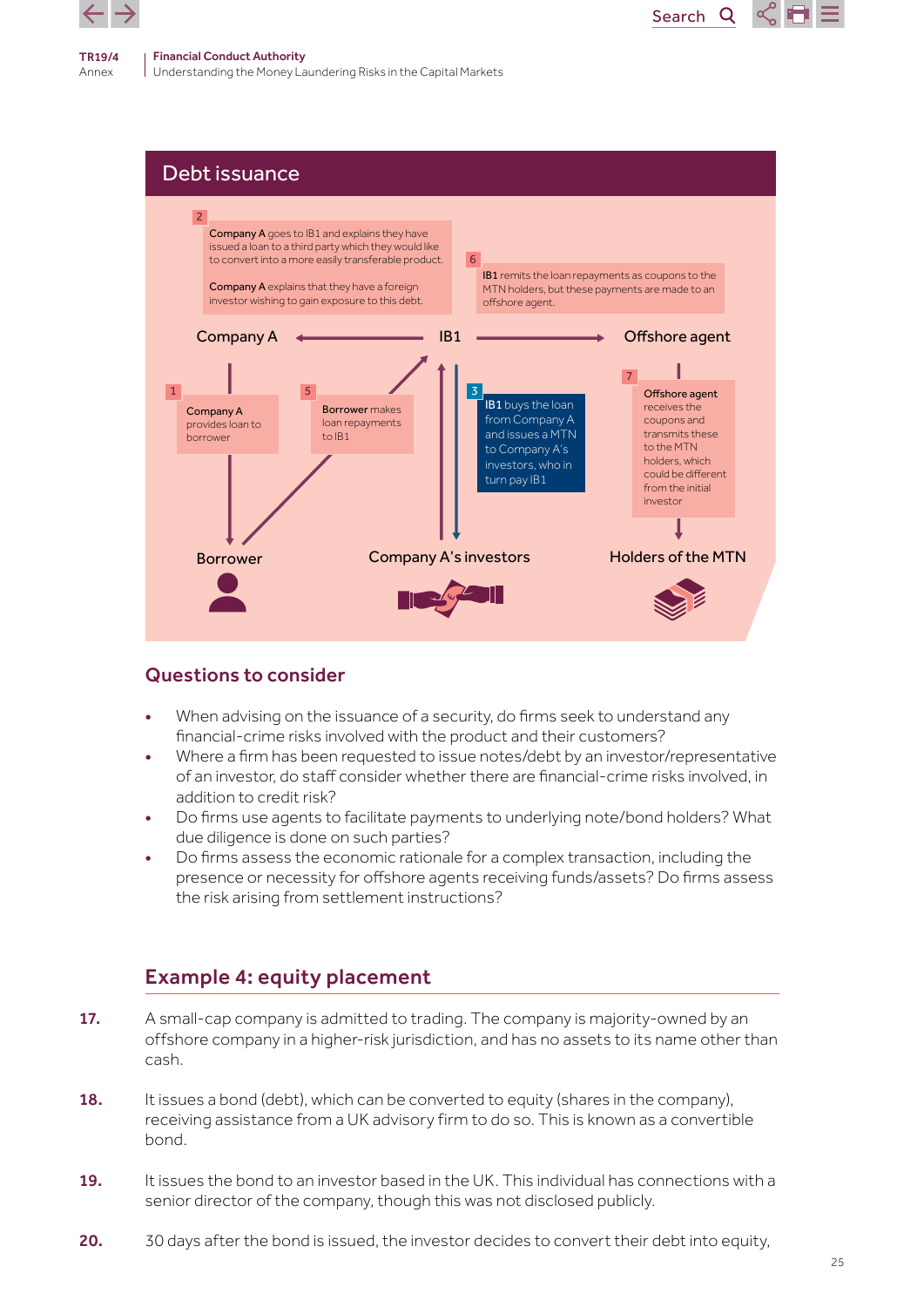![](_page_25_Picture_0.jpeg)

in accordance with the agreement. However, the notional value of the shares issued to the investor is significantly lower than the market value of the shares at the time of the conversion, ie the investor who lends £100,000 now receives the market value equivalent of £1 million shares in the company.

Search<sub>Q</sub>

21. These shares are sold by the investor over the coming months, and the cash realised is then transferred into a UK bank account.

### Result

- 22. It appears the activity was undertaken to wash illicit funds through the markets (and cross-jurisdiction) by lending money to the company, which was exchanged for shares that can be sold for more than the value of the loan. There are also other financialcrime concerns here, such as fraud.
- 23. While the issuance of debt offers some credibility to the transaction, debt is not required to be issued for the typology to be successful. The issuer simply needs to transfer new shares to connected parties, and then sell those shares in the market.

![](_page_25_Figure_7.jpeg)

- Do firms, when acting in an advisory/underwriting capacity to an issuer, consider (i) whether financing agreements are developed by customers on financially commercial terms, and (ii) the economic rationale of such arrangements?
- Do firms, when acting in an advisory/underwriting capacity, consider the risk of money laundering (and other financial crimes) by customers when advising on capital raisings?
- If a firm, when acting in an advisory/underwriting capacity, has identified questions/ concerns that its customer may be unduly rewarding/compensating a particular investor(s) through an issuance of securities, what steps are taken? What questions are asked by the firm?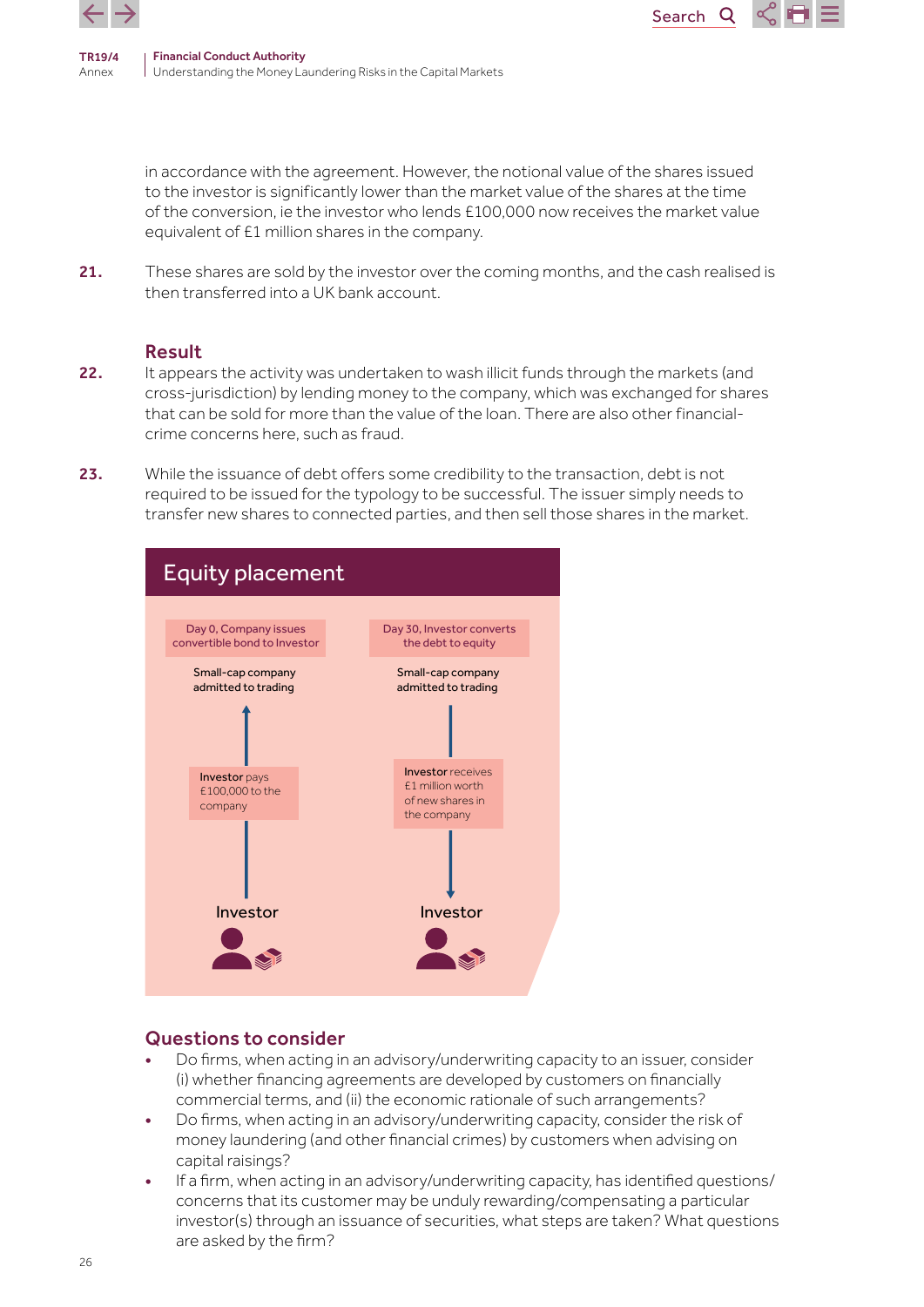![](_page_26_Picture_0.jpeg)

![](_page_26_Picture_2.jpeg)

- 24. An offshore broker (based in a high-risk jurisdiction) regularly facilitates trading in government bonds on behalf of its customers.
- 25. In order to access pools of liquidity for a particular bond, the broker uses the execution services of a UK-based investment bank. The UK-based bank does not treat the offshore broker as high-risk and therefore does not conduct EDD. The UK-based bank also relies on the offshore broker, as a regulated firm, to do CDD on its customers.

Search<sub>Q</sub>

- 26. The UK-based bank allows the offshore broker to settle their transactions in a different jurisdiction in a different currency. This bank could simply see the offshore broker as its customer, ie an omnibus account; it could not see the broker's underlying customers.
- 27. It later became apparent, based on information the UK-based bank found in the public domain, that the underlying customers of the offshore broker were extremely high net worth individuals, some with political connections. It was also noted that the directors of the broker may have had close ties with some of those customers.

#### Result

28. As such, the bank has potentially been facilitating the transfer of economic value from one account to another, cross-jurisdiction, without realising that this might have been linked to financial crime.

![](_page_26_Figure_9.jpeg)

- Whilst recognising the potential limitations and difficulties for the UK bank in this scenario relying on a regulated entity to do full and proper due diligence, what questions would this raise about the level and quality of customer due diligence done by the broker?
- Does a firm ask questions to a broker at the time of taking them on as a customer such as: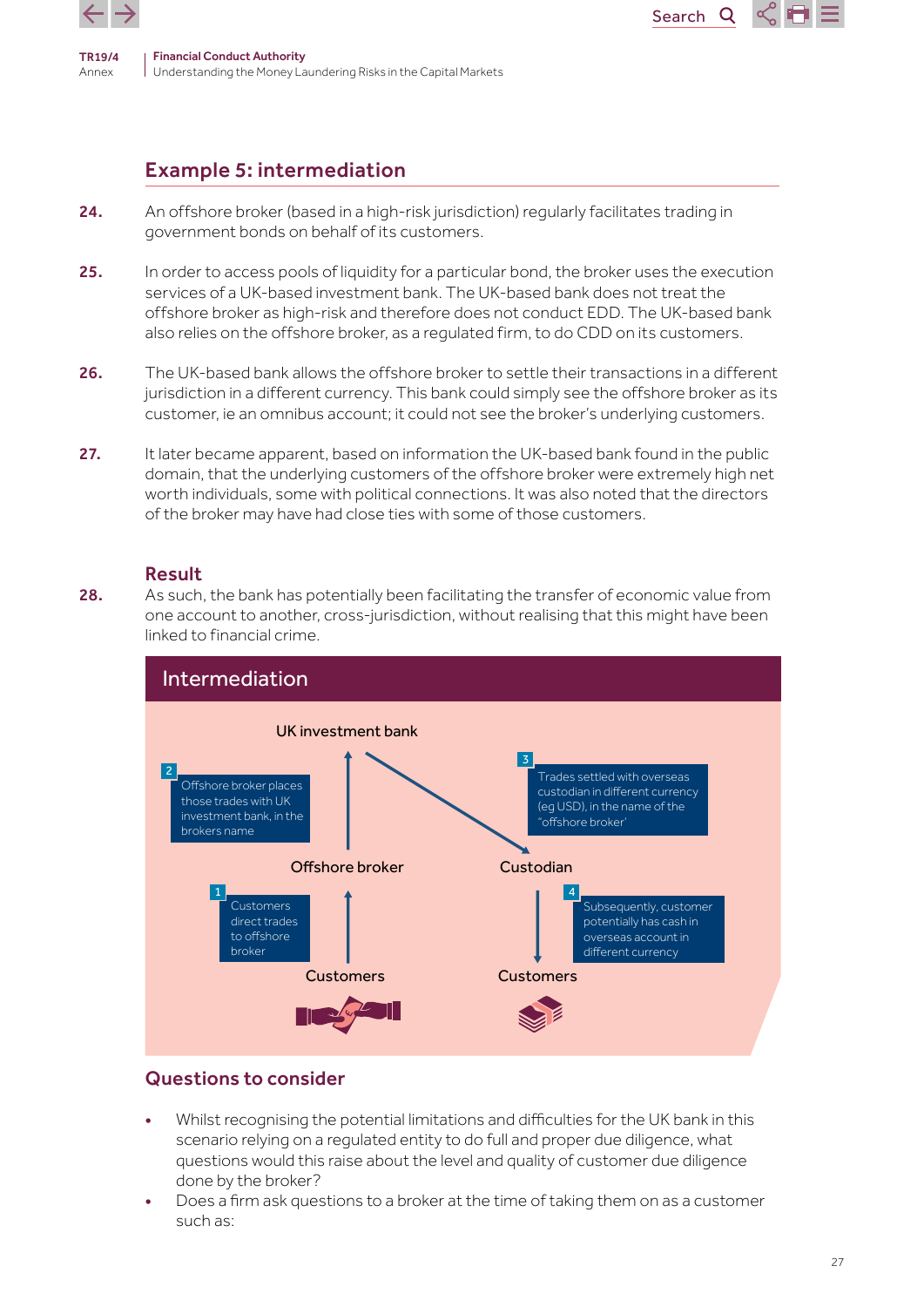![](_page_27_Picture_0.jpeg)

![](_page_27_Picture_2.jpeg)

– How do you assess whether a customer is high risk? What extra controls do you have in place in relation to high-risk customers?

Search<sub>Q</sub>

- How will you monitor for unusual activity by your customers?
- Do firms monitor for unusual trends in the trading done by their customers, which could be indicators of laundering? Have they considered what those trends might look like, such as only ever selling a security or an unusually high rate of losing/ winning?
- Do firms monitor payments to/from institutions or geographical locations not fully consistent with the known geographic location of the client?
- Do firms consider on-boarding the underlying individual customers in an omnibus account, rather than only on-boarding the omnibus account customer, as per the JMLSG guidance?

# Example 6: option premiums

29. A corporate customer (a broker in a high-risk jurisdiction) initiates a trade to open short-dated foreign exchange (FX) options positions. The trades result in the customer selling both an in-the-money call position and an out-of-the money put position in the same currency, at the same strike price and with the same expiry date.

### Result

- 30. The effect of the activity is that the customer receives an initial premium payment into their prime brokerage account at a separate bank, only for this to be paid back upon the almost immediate expiry of the FX options.
- 31. The unusual trading is identified and highlighted via manual monitoring, as the bank cannot see a logical business justification for the pattern of transactions.
- 32. The neutralising effect of the trading raises concerns that the intended purpose is to facilitate the layering stage of a money-laundering scheme.

- Before accepting the orders, would firms have asked the customer questions to understand the economic rationale of their trading strategy? How would the firms' systems flag the order where the order is electronic?
- Do firms monitor for uneconomic trading by their customers, which could be indicators of money laundering? Are option premium payments monitored as part of firms' AML transaction monitoring?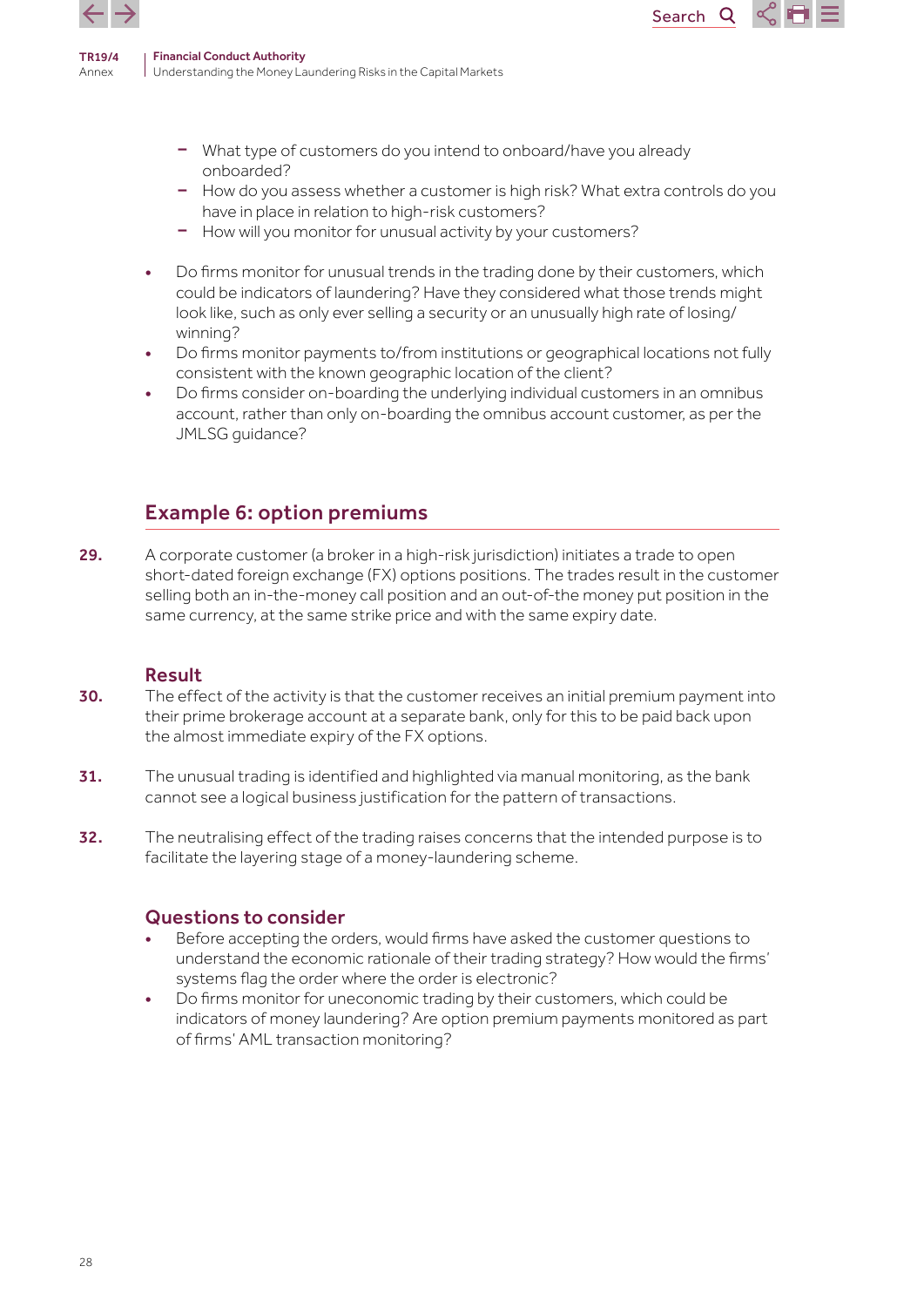![](_page_28_Picture_0.jpeg)

# Example 7: account funding

- a. Over-collateralisation
- 33. On a regular basis, a corporate customer provides too much collateral to its prime broker. The excess collateral is returned to the customer, but no questions are asked.

Search

Q

#### Result

34. It is suggested that the returned collateral may appear cleaner as a result.

### Questions to consider

- Why is the firm's customer willing to regularly over-collateralise their account?
- Do firms identify this activity and discuss with their customer why it is happening?
- **b.** No trading activity followed by cash withdrawal
- 35. A customer's trading account at a UK broker receives a significant amount of cash. The customer does not then trade on the account. Instead, two months later, it withdraws the cash to a third-party account.

## Result

36. While the UK broker has no direct evidence of money laundering, it seems plausible that the cash was simply entered and withdrawn to make it appear cleaner.

# Questions to consider

What controls do firms have in place around third-party payments? In what situations are they allowed?

- Do they look for unusually low trading activity on accounts? What do firms do in such situations? What monitoring controls do firms have on dormant accounts?
- Would a transaction involving funds of identical value, moving in and out of an account in a certain time period, be identified as a red flag?